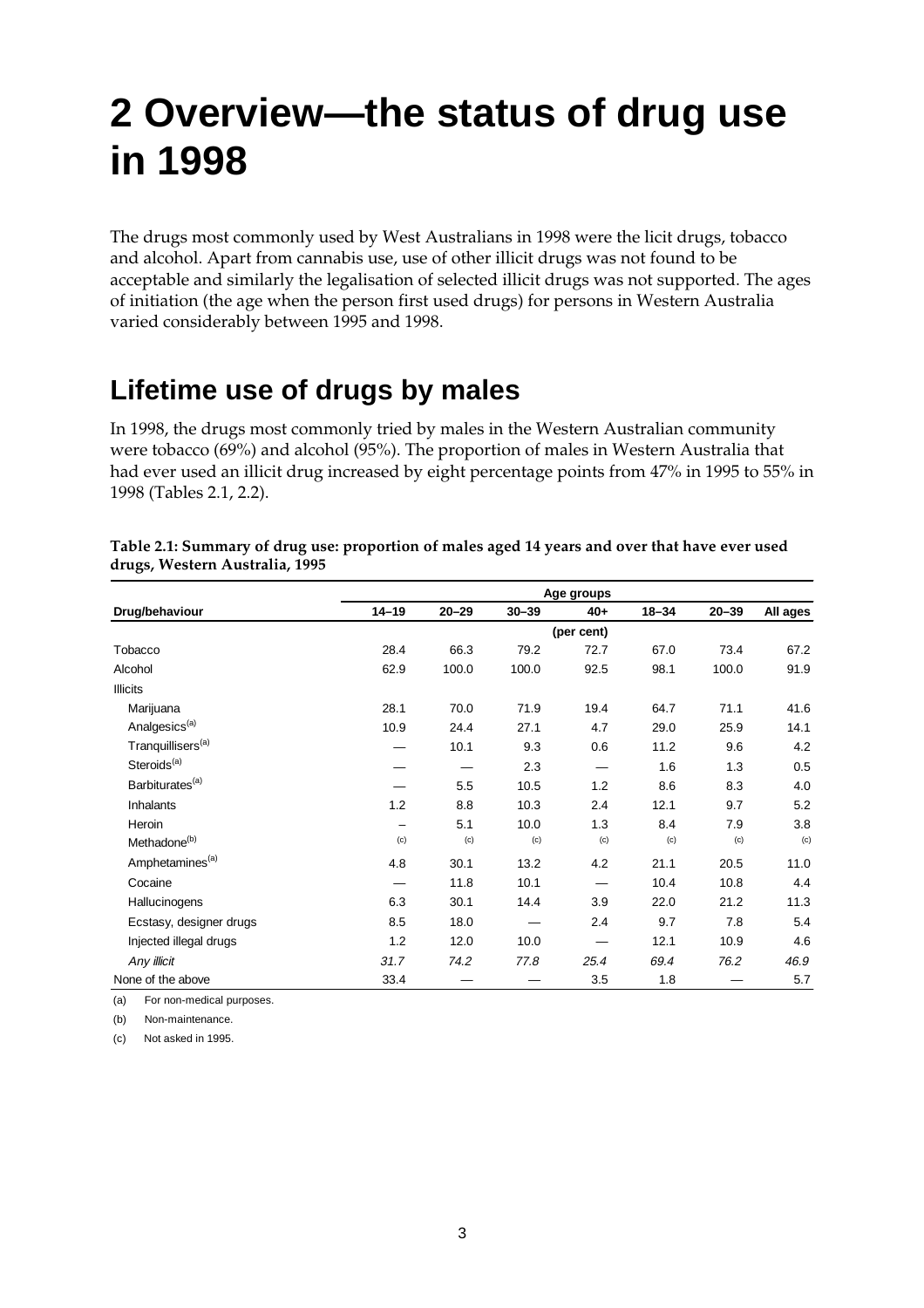|                               | Age groups |           |           |         |           |           |          |  |  |  |  |
|-------------------------------|------------|-----------|-----------|---------|-----------|-----------|----------|--|--|--|--|
| Drug/behaviour                | $14 - 19$  | $20 - 29$ | $30 - 39$ | $40+$   | $18 - 34$ | $20 - 39$ | All ages |  |  |  |  |
|                               | (per cent) |           |           |         |           |           |          |  |  |  |  |
| Tobacco                       | 47.2       | 65.4      | 72.2      | 74.2    | 67.0      | 68.9      | 68.9     |  |  |  |  |
| Alcohol                       | 90.5       | 100.0     | 96.8      | 95.3    | 96.8      | 98.4      | 95.0     |  |  |  |  |
| <b>Illicits</b>               |            |           |           |         |           |           |          |  |  |  |  |
| Marijuana                     | 38.1       | 78.3      | 61.6      | 29.6    | 74.0      | 69.9      | 47.5     |  |  |  |  |
| Analgesics <sup>(a)</sup>     | 19.9       | 6.0       | 8.7       | 7.4     | 6.0       | 7.3       | 8.8      |  |  |  |  |
| Tranquillisers <sup>(a)</sup> | 5.8        | 4.1       | 5.7       | $2.3*$  | 4.7       | 4.9       | 3.8      |  |  |  |  |
| Steroids <sup>(a)</sup>       |            | $1.4 *$   | 1.6       | $1.3 *$ | $1.3*$    | $1.5 *$   | $1.2*$   |  |  |  |  |
| Barbiturates <sup>(a)</sup>   |            | 4.8       | 5.2       | $2.3*$  | 4.4       | 5.0       | 3.2      |  |  |  |  |
| Inhalants                     | 4.4        | 10.5      | 7.7       | 3.8     | 7.5       | 9.1       | 6.1      |  |  |  |  |
| Heroin                        | $1.5 *$    | 12.6      | 4.7       | $3.0*$  | 9.0       | 8.7       | 5.2      |  |  |  |  |
| Methadone <sup>(b)</sup>      | $1.5 *$    | $1.8 *$   | $1.8 *$   |         | $1.6*$    | $1.8 *$   | $0.9 *$  |  |  |  |  |
| Amphetamines <sup>(a)</sup>   | 8.0        | 43.1      | 18.2      | 4.7     | 32.6      | 30.6      | 15.9     |  |  |  |  |
| Cocaine                       |            | 6.5       | 9.2       | 3.2     | 7.1       | 7.8       | 4.8      |  |  |  |  |
| Hallucinogens                 | 11.4       | 41.5      | 18.0      | 7.6     | 32.2      | 29.7      | 17.3     |  |  |  |  |
| Ecstasy, designer drugs       | 3.1        | 34.5      | 9.0       | $2.3*$  | 24.5      | 21.7      | 10.5     |  |  |  |  |
| Injected illegal drugs        | $1.5*$     | 12.6      | 5.5       | $0.9 *$ | 8.6       | 9.0       | 4.4      |  |  |  |  |
| Any illicit                   | 49.2       | 81.9      | 62.9      | 39.8    | 76.2      | 72.4      | 54.5     |  |  |  |  |
| None of the above             | 16.0       |           | 2.3       | $1.6*$  | 2.6       | $1.2 *$   | 3.1      |  |  |  |  |

**Table 2.2: Summary of drug use: proportion of males aged 14 years and over that have ever used drugs, Western Australia, 1998**

(a) For non-medical purposes.

- Almost one in two (48%) males had tried **cannabis** in 1998. This was an increase from two in five males (42%) in 1995.
- **Amphetamine** use by males increased in Western Australia by five percentage points, from 11% in 1995 to 16% in 1998.
- Lifetime use of **hallucinogens** increased by over 50%, from slightly over 11% in 1995 to 17% in 1998.
- The proportion of males who had ever tried **ecstasy** (and other designer drugs) doubled from 5% in 1995 to 11% in 1998.
- The lifetime use of other illicit drugs by males, including **heroin** and **cocaine**, also increased between 1995 and 1998, but at lower levels.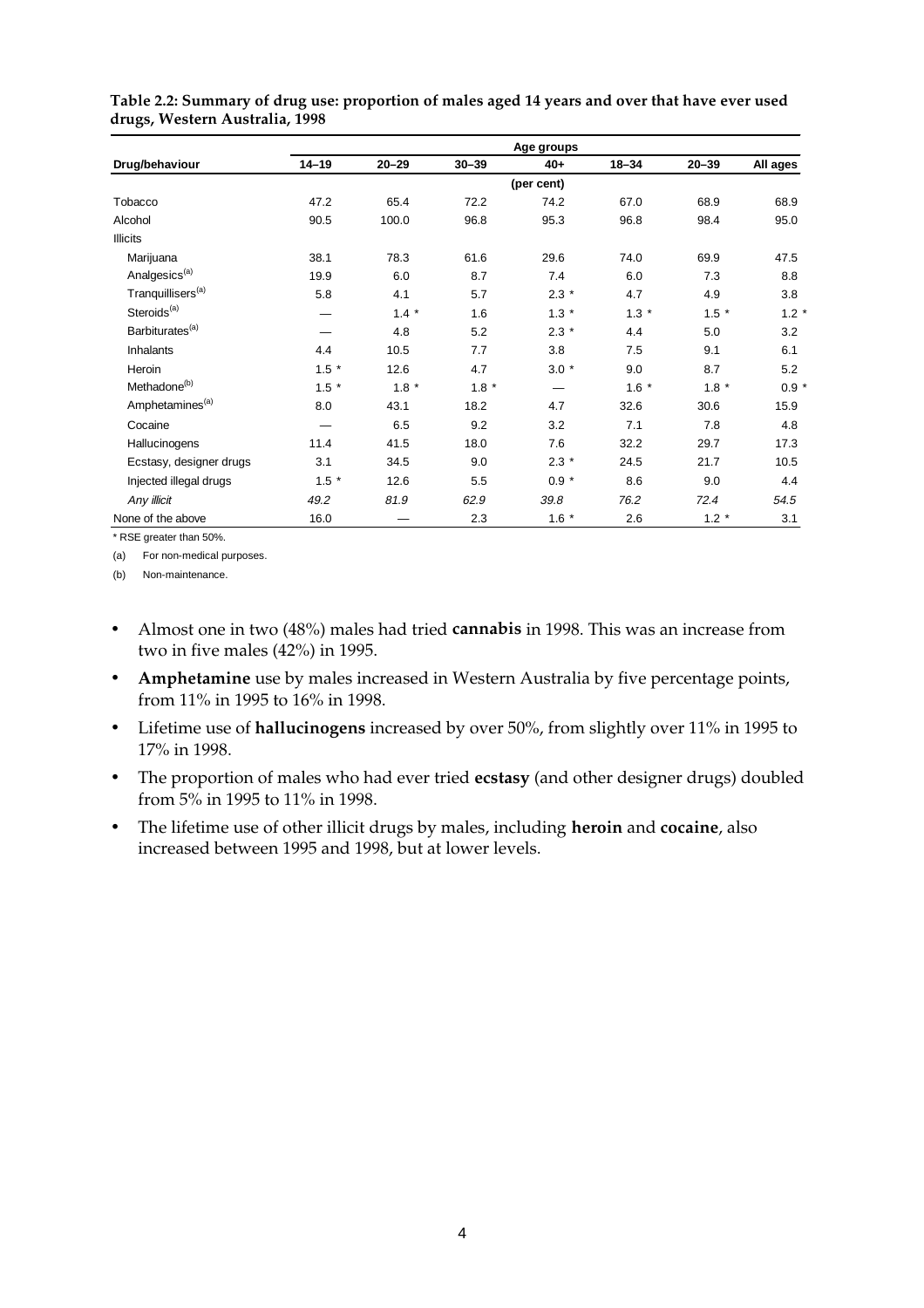#### **Lifetime use of drugs by females**

In 1998, the drugs most commonly tried by females in the Western Australian community were tobacco and alcohol. With the exception of cannabis, the proportion of the female population that had used at least one illicit drug at some time in their life, although increasing since 1995, was relatively low (Tables 2.3, 2.4).

|                               | Age groups |           |           |      |           |           |          |  |  |  |
|-------------------------------|------------|-----------|-----------|------|-----------|-----------|----------|--|--|--|
| Drug/behaviour                | $14 - 19$  | $20 - 29$ | $30 - 39$ | 40+  | $18 - 34$ | $20 - 39$ | All ages |  |  |  |
|                               | (per cent) |           |           |      |           |           |          |  |  |  |
| Tobacco                       | 42.7       | 71.1      | 74.1      | 57.0 | 70.7      | 72.7      | 62.0     |  |  |  |
| Alcohol                       | 52.9       | 95.7      | 92.5      | 86.5 | 91.9      | 93.9      | 85.9     |  |  |  |
| <b>Illicits</b>               |            |           |           |      |           |           |          |  |  |  |
| Marijuana                     | 31.2       | 70.4      | 48.7      | 8.3  | 60.3      | 58.9      | 32.1     |  |  |  |
| Analgesics <sup>(a)</sup>     | 13.0       | 12.9      | 19.2      | 14.0 | 18.6      | 16.2      | 14.8     |  |  |  |
| Tranquillisers <sup>(a)</sup> |            | 2.7       | 3.2       | 2.1  | 2.7       | 3.0       | 2.2      |  |  |  |
| Steroids <sup>(a)</sup>       |            |           | 1.7       |      | 1.1       | 0.9       | 0.4      |  |  |  |
| Barbiturates <sup>(a)</sup>   |            | 6.2       | 2.4       | 0.3  | 4.6       | 4.2       | 1.9      |  |  |  |
| Inhalants                     |            | 0.7       | 1.6       |      | 0.9       | 1.2       | 0.5      |  |  |  |
| Heroin                        |            | 2.5       | 0.7       |      | 1.4       | 1.5       | 0.6      |  |  |  |
| Methadone <sup>(b)</sup>      | (c)        | (c)       | (c)       | (c)  | (c)       | (c)       | (c)      |  |  |  |
| Amphetamines <sup>(a)</sup>   | 8.4        | 21.1      | 3.0       | 0.9  | 15.1      | 11.4      | 6.1      |  |  |  |
| Cocaine                       |            | 6.5       | 0.8       | 1.1  | 4.3       | 3.5       | 2.0      |  |  |  |
| Hallucinogens                 | 11.2       | 16.8      | 4.0       | 0.3  | 12.9      | 10.0      | 5.6      |  |  |  |
| Ecstasy, designer drugs       | 1.4        | 18.8      | 3.9       | 0.3  | 11.8      | 10.8      | 4.9      |  |  |  |
| Injected illegal drugs        | 1.4        |           |           | 1.0  | 0.4       |           | 0.6      |  |  |  |
| Any illicit                   | 42.3       | 74.6      | 53.7      | 20.8 | 67.6      | 63.5      | 41.1     |  |  |  |
| None of the above             | 35.4       | 2.1       | 2.9       | 11.4 | 5.6       | 2.5       | 10.2     |  |  |  |

#### **Table 2.3: Summary of drug use: proportion of females aged 14 years and over that have ever used drugs, Western Australia, 1995**

(a) For non-medical purposes.

(b) Non-maintenance.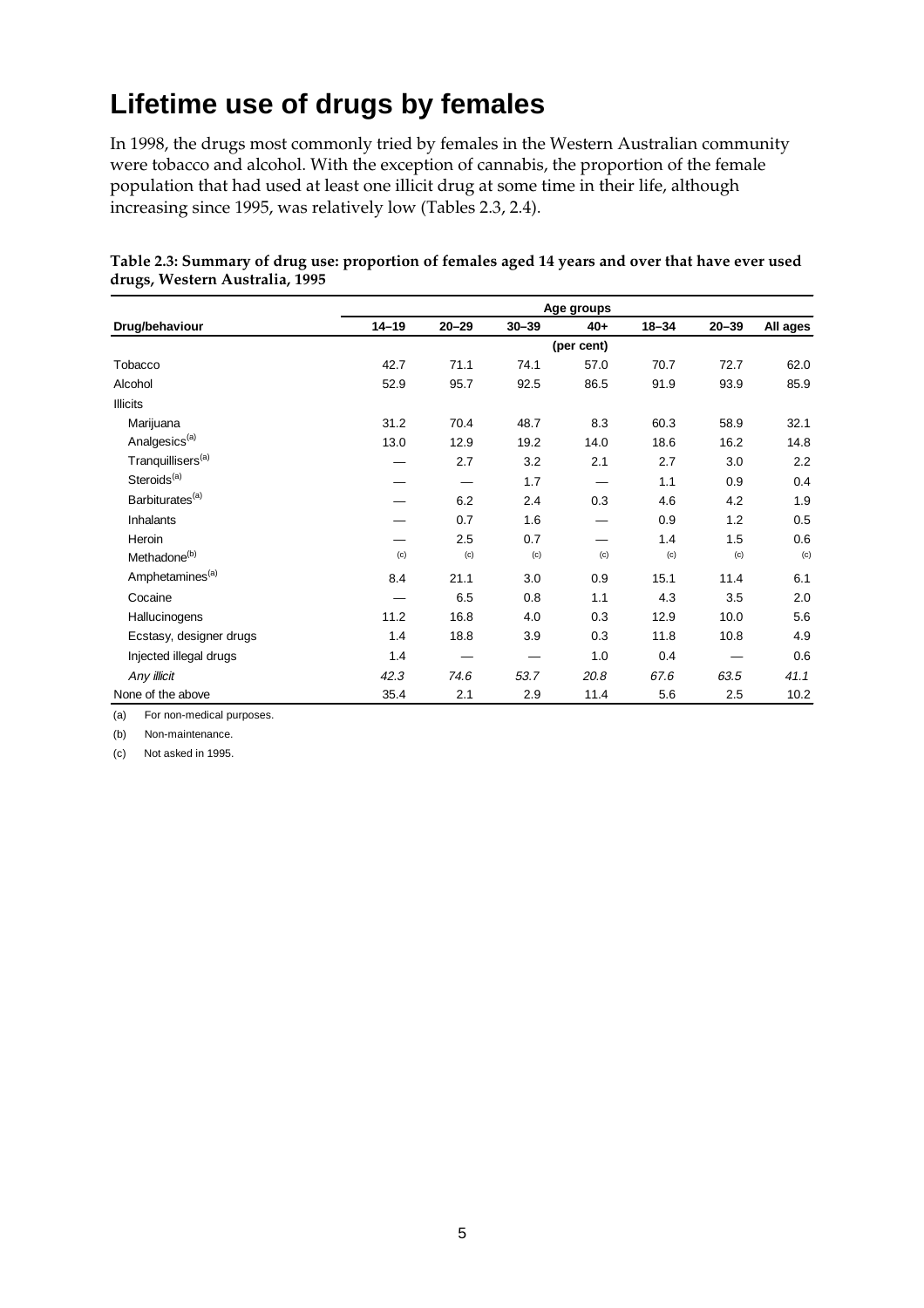|                               | Age groups |           |           |         |           |           |          |  |  |  |  |
|-------------------------------|------------|-----------|-----------|---------|-----------|-----------|----------|--|--|--|--|
| Drug/behaviour                | $14 - 19$  | $20 - 29$ | $30 - 39$ | $40+$   | $18 - 34$ | $20 - 39$ | All ages |  |  |  |  |
|                               | (per cent) |           |           |         |           |           |          |  |  |  |  |
| Tobacco                       | 57.9       | 70.7      | 64.8      | 64.9    | 70.0      | 67.7      | 65.3     |  |  |  |  |
| Alcohol                       | 80.0       | 94.3      | 95.9      | 89.4    | 95.0      | 95.0      | 89.8     |  |  |  |  |
| <b>Illicits</b>               |            |           |           |         |           |           |          |  |  |  |  |
| Marijuana                     | 48.1       | 66.9      | 60.4      | 23.1    | 67.5      | 63.6      | 42.2     |  |  |  |  |
| Analgesics <sup>(a)</sup>     | 8.8        | 22.9      | 12.5      | 10.3    | 16.2      | 17.7      | 13.1     |  |  |  |  |
| Tranquillisers <sup>(a)</sup> | 5.5        | 10.1      | 9.9       | 3.3     | 9.1       | 10.0      | 6.2      |  |  |  |  |
| Steroids <sup>(a)</sup>       |            | $0.7 *$   |           |         | $0.4 *$   | $0.4 *$   | $0.1 *$  |  |  |  |  |
| Barbiturates <sup>(a)</sup>   | $1.2 *$    | 5.3       |           |         | 3.5       | 2.6       | $1.2*$   |  |  |  |  |
| <b>Inhalants</b>              | $2.5*$     | 9.2       | 3.0       |         | 6.0       | 6.0       | 2.7      |  |  |  |  |
| Heroin                        | 3.9        | $1.4 *$   | 2.3       |         | $1.7 *$   | $1.8 *$   | $1.2*$   |  |  |  |  |
| Methadone <sup>(b)</sup>      | $1.5 *$    | $0.7 *$   | $1.7 *$   |         | $0.9 *$   | $1.2 *$   | $0.7 *$  |  |  |  |  |
| Amphetamines <sup>(a)</sup>   | 5.8        | 15.8      | 5.3       | $1.1*$  | 12.2      | 10.5      | 5.4      |  |  |  |  |
| Cocaine                       | $2.7 *$    | 6.6       | 3.7       | $2.3*$  | 5.4       | 5.1       | 3.5      |  |  |  |  |
| Hallucinogens                 | 12.7       | 17.9      | 9.3       | $1.2 *$ | 14.5      | 13.5      | 7.5      |  |  |  |  |
| Ecstasy, designer drugs       | 4.3        | 9.0       | 4.4       |         | 7.7       | 6.7       | 3.2      |  |  |  |  |
| Injected illegal drugs        | 3.9        | $3.1 *$   | 3.4       |         | 3.1       | 3.3       | 1.8      |  |  |  |  |
| Any illicit                   | 51.8       | 68.7      | 66.2      | 31.6    | 69.3      | 67.5      | 48.3     |  |  |  |  |
| None of the above             | 16.4       | 5.1       | 4.0       | 3.4     | 4.5       | 4.5       | 5.2      |  |  |  |  |

**Table 2.4: Summary of drug use: proportion of females aged 14 years and over that have ever used drugs, Western Australia, 1998**

(a) For non-medical purposes.

- In 1998, almost two in three (65%) West Australian females aged 14 years and older had tried smoking **tobacco**, which was an increase from 1995 (62%).
- Approximately nine out of 10 (90%) females had tried **alcohol** in 1998. This was an increase of four percentage points over rates in 1995 (86%).
- The proportion of West Australian females aged 14 years or older that had ever used an **illicit drug** increased from 41% in 1995 to 48% in 1998.
- Just over four out of 10 (42%) females had tried **cannabis** in 1998. This was an increase of 31%, from one in three females (32%) in 1995.
- **Amphetamine** use by females decreased from 6% in 1995 to 5% in 1998.
- The proportion of females who had ever used **ecstasy** (and other designer drugs) decreased from 5% in 1995 to 3% in 1998.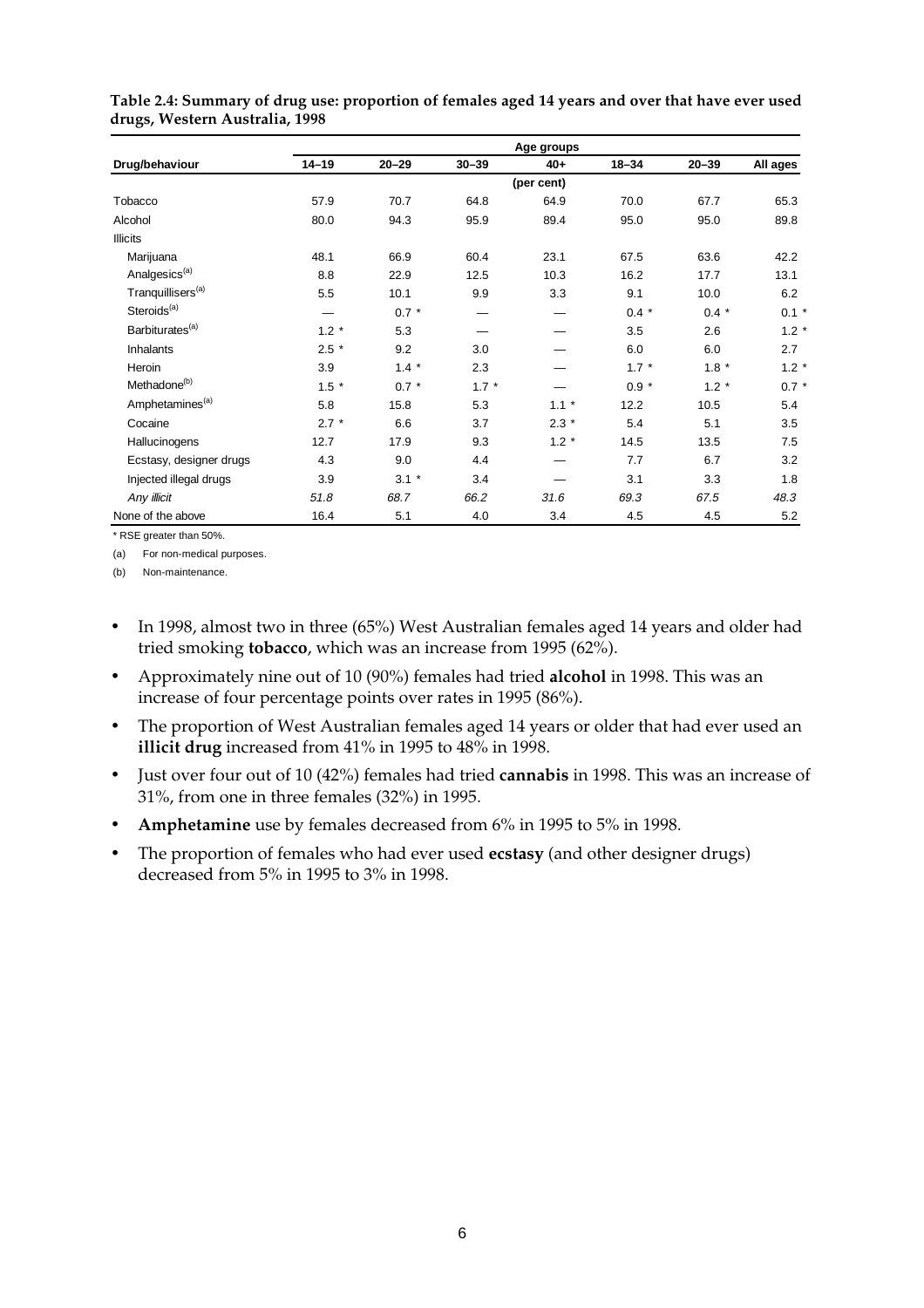### **Lifetime use of drugs by all persons**

In 1998, the drugs most commonly tried in Western Australia were tobacco and alcohol. With the exception of cannabis, the proportion of the population that had used at least one illicit drug at some time in their life, although increasing since 1995, was relatively low (Tables 2.5, 2.6).

| Table 2.5: Summary of drug use: proportion of the population aged 14 years and over that have ever |  |
|----------------------------------------------------------------------------------------------------|--|
| used drugs, Western Australia, 1995                                                                |  |

|                               | Age groups |           |           |       |           |           |          |  |  |  |
|-------------------------------|------------|-----------|-----------|-------|-----------|-----------|----------|--|--|--|
| Drug/behaviour                | $14 - 19$  | $20 - 29$ | $30 - 39$ | $40+$ | $18 - 34$ | $20 - 39$ | All ages |  |  |  |
|                               | (per cent) |           |           |       |           |           |          |  |  |  |
| Tobacco                       | 35.2       | 68.8      | 76.8      | 64.6  | 68.9      | 73.1      | 64.6     |  |  |  |
| Alcohol                       | 58.4       | 97.7      | 96.2      | 89.4  | 95.1      | 96.9      | 88.8     |  |  |  |
| <b>Illicits</b>               |            |           |           |       |           |           |          |  |  |  |
| Marijuana                     | 29.5       | 70.2      | 60.5      | 13.9  | 62.5      | 64.9      | 36.9     |  |  |  |
| Analgesics <sup>(a)</sup>     | 11.9       | 18.3      | 23.2      | 9.3   | 23.7      | 21.0      | 14.5     |  |  |  |
| Tranquillisers <sup>(a)</sup> |            | 6.3       | 6.3       | 1.4   | 6.9       | 6.3       | 3.2      |  |  |  |
| Steroids <sup>(a)</sup>       |            |           | 2.0       |       | 1.3       | 1.1       | 0.5      |  |  |  |
| Barbiturates <sup>(a)</sup>   |            | 5.9       | 6.5       | 0.8   | 6.6       | 6.2       | 3.0      |  |  |  |
| Inhalants                     | 0.6        | 4.5       | 6.0       | 1.2   | 6.3       | 5.3       | 2.9      |  |  |  |
| Heroin                        |            | 3.7       | 5.4       | 0.6   | 4.8       | 4.6       | 2.2      |  |  |  |
| Methadone <sup>(b)</sup>      | (c)        | (c)       | (c)       | (c)   | (c)       | (c)       | (c)      |  |  |  |
| Amphetamines <sup>(a)</sup>   | 6.5        | 25.4      | 8.2       | 2.5   | 18.0      | 15.9      | 8.6      |  |  |  |
| Cocaine                       |            | 9.0       | 5.5       | 0.5   | 7.2       | 7.1       | 3.2      |  |  |  |
| Hallucinogens                 | 8.6        | 23.1      | 9.2       | 2.1   | 17.3      | 15.5      | 8.4      |  |  |  |
| Ecstasy, designer drugs       | 5.2        | 18.4      | 1.9       | 1.4   | 10.8      | 9.3       | 5.1      |  |  |  |
| Injected illegal drugs        | 1.3        | 5.7       | 5.1       | 0.5   | 6.1       | 5.4       | 2.6      |  |  |  |
| Any illicit                   | 36.6       | 74.4      | 65.9      | 23.1  | 68.5      | 69.7      | 44.0     |  |  |  |
| None of the above             | 34.3       | 1.1       | 1.4       | 7.5   | 3.8       | 1.3       | 8.0      |  |  |  |

(a) For non-medical purposes.

(b) Non-maintenance.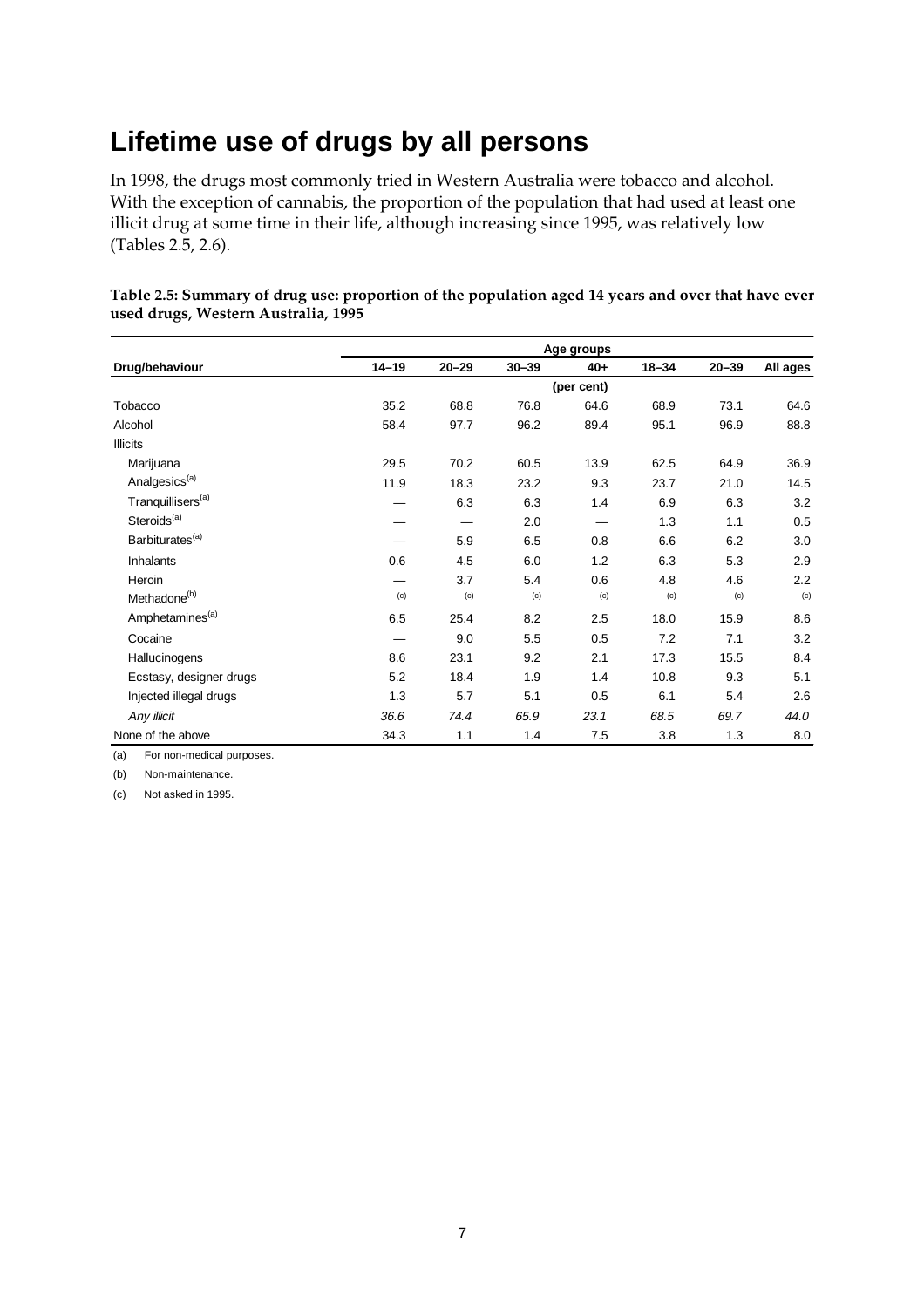|                               | Age groups |           |           |         |           |           |                  |  |  |  |  |  |
|-------------------------------|------------|-----------|-----------|---------|-----------|-----------|------------------|--|--|--|--|--|
| Drug/behaviour                | $14 - 19$  | $20 - 29$ | $30 - 39$ | $40+$   | $18 - 34$ | $20 - 39$ | All ages         |  |  |  |  |  |
|                               | (per cent) |           |           |         |           |           |                  |  |  |  |  |  |
| Tobacco                       | 47.2       | 65.4      | 72.2      | 74.2    | 67.0      | 68.9      | 68.9             |  |  |  |  |  |
| Alcohol                       | 80.2       | 97.2      | 96.3      | 92.4    | 96.0      | 96.8      | 92.8             |  |  |  |  |  |
| <b>Illicits</b>               |            |           |           |         |           |           |                  |  |  |  |  |  |
| Marijuana                     | 42.9       | 72.7      | 61.0      | 26.2    | 70.7      | 66.8      | 44.8             |  |  |  |  |  |
| Analgesics <sup>(a)</sup>     | 14.5       | 14.3      | 10.6      | 8.9     | 11.1      | 12.4      | 11.0             |  |  |  |  |  |
| Tranquillisers <sup>(a)</sup> | 5.6        | 7.1       | 7.8       | $2.8*$  | 6.9       | 7.4       | 5.0              |  |  |  |  |  |
| Steroids <sup>(a)</sup>       |            | $1.1 *$   | $0.8 *$   | $0.6 *$ | $0.9 *$   | $0.9 *$   | $0.7 *$          |  |  |  |  |  |
| Barbiturates <sup>(a)</sup>   | $0.6 *$    | 5.0       | 2.6       | $1.1 *$ | 4.0       | 3.8       | $2.2\phantom{0}$ |  |  |  |  |  |
| <b>Inhalants</b>              | 3.4        | 9.9       | 5.3       | $1.8 *$ | 6.7       | 7.6       | 4.4              |  |  |  |  |  |
| Heroin                        | 2.6        | 7.1       | 3.5       | $1.5*$  | 5.3       | 5.3       | 3.2              |  |  |  |  |  |
| Methadone <sup>(b)</sup>      | $1.5 *$    | $1.3*$    | $1.7 *$   |         | $1.2 *$   | $1.5*$    | $0.8 *$          |  |  |  |  |  |
| Amphetamines <sup>(a)</sup>   | 6.9        | 29.7      | 11.7      | $2.8*$  | 22.3      | 20.7      | 10.6             |  |  |  |  |  |
| Cocaine                       | $1.3*$     | 6.5       | 6.5       | $2.7 *$ | 6.2       | 6.5       | 4.1              |  |  |  |  |  |
| Hallucinogens                 | 12.1       | 29.9      | 13.7      | 4.3     | 23.3      | 21.7      | 12.3             |  |  |  |  |  |
| Ecstasy, designer drugs       | 3.7        | 22.0      | 6.7       | $1.1 *$ | 16.0      | 14.3      | 6.9              |  |  |  |  |  |
| Injected illegal drugs        | 2.7        | 7.9       | 4.4       | $0.4 *$ | 5.8       | 6.2       | 3.1              |  |  |  |  |  |
| Any illicit                   | 50.4       | 75.4      | 64.6      | 35.6    | 72.7      | 69.9      | 51.4             |  |  |  |  |  |
| None of the above             | 16.2       | $2.5*$    | 3.1       | $2.5*$  | 3.6       | 2.8       | 4.1              |  |  |  |  |  |

**Table 2.6: Summary of drug use: proportion of the population aged 14 years and over that have ever used drugs, Western Australia, 1998**

(a) For non-medical purposes.

- In 1998, approximately seven in 10 (69%) persons aged 14 years and older in Western Australia had tried smoking **tobacco**, which shows an increase from 1995 (65%).
- Slightly more than nine in 10 (93%) persons had tried **alcohol** in 1998. This was an increase of four percentage points since 1995.
- **Cannabis** use increased by 21%, from 37% in 1995 to 45% in 1998.
- The higher rate of **cannabis** use was reported by the 20–29 years age group, with just seven out of 10 (73%) having ever used in their lifetime.
- **Ecstasy** (and other designer drugs) increased by 35%, from 5% in 1995 to 7% in 1998.
- Overall, the use of **any illicit** drug by West Australians aged 14 years and over increased by 23%, from 44% in 1995 to 51% in 1998.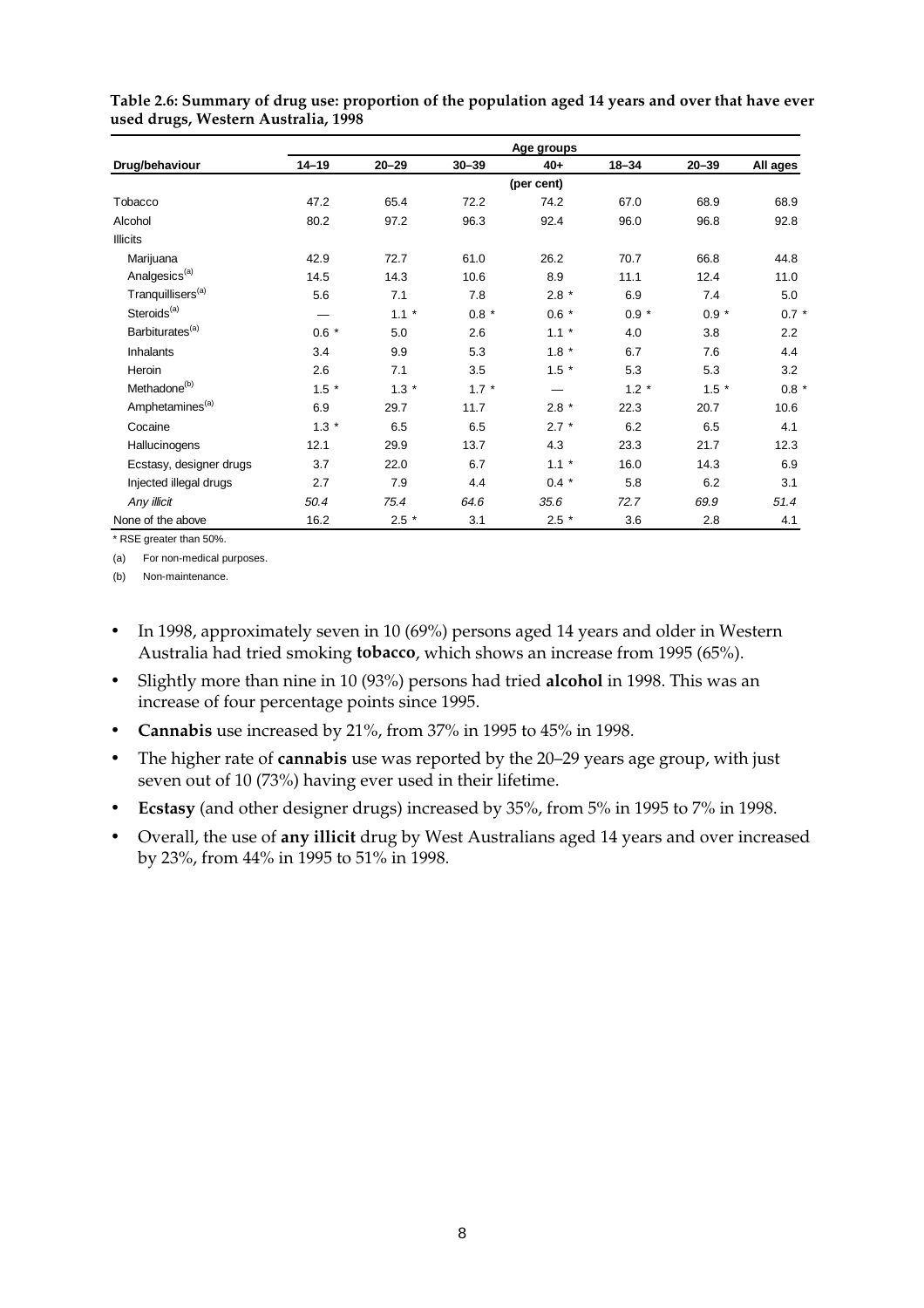### **Drugs recently used by males**

Between 1995 and 1998, proportions of males in Western Australia recently (in the last 12 months) using tobacco decreased slightly, using alcohol increased slightly, and increased for most illicit drugs (Tables 2.7, 2.8).

| Table 2.7: Summary of drug use: proportion of males aged 14 years and over that have used drugs |  |
|-------------------------------------------------------------------------------------------------|--|
| in the past 12 months, Western Australia, 1995                                                  |  |

|                               | Age groups |           |           |       |           |           |          |  |  |  |
|-------------------------------|------------|-----------|-----------|-------|-----------|-----------|----------|--|--|--|
| Drug/behaviour                | $14 - 19$  | $20 - 29$ | $30 - 39$ | $40+$ | $18 - 34$ | $20 - 39$ | All ages |  |  |  |
|                               | (per cent) |           |           |       |           |           |          |  |  |  |
| Tobacco                       | 13.9       | 46.0      | 35.0      | 25.5  | 38.4      | 39.8      | 29.8     |  |  |  |
| Alcohol                       | 58.1       | 94.0      | 86.9      | 86.0  | 85.0      | 90.1      | 84.2     |  |  |  |
| <b>Illicits</b>               |            |           |           |       |           |           |          |  |  |  |
| Marijuana                     | 28.1       | 50.7      | 26.4      | 4.2   | 42.4      | 37.3      | 20.4     |  |  |  |
| Analgesics <sup>(a)</sup>     |            | 10.2      | 7.8       | 0.6   | 10.3      | 8.8       | 3.9      |  |  |  |
| Tranquillisers <sup>(a)</sup> |            |           |           |       |           |           |          |  |  |  |
| $Steroids^{(a)}$              |            |           |           |       |           |           |          |  |  |  |
| Barbiturates <sup>(a)</sup>   |            |           |           |       |           |           |          |  |  |  |
| <b>Inhalants</b>              |            | 2.5       |           |       | 1.3       | 1.1       | 0.4      |  |  |  |
| Heroin                        |            |           | 3.4       |       | 2.4       | 1.9       | 0.8      |  |  |  |
| Methadone <sup>(b)</sup>      | (c)        | (c)       | (c)       | (c)   | (c)       | (c)       | (c)      |  |  |  |
| Amphetamines <sup>(a)</sup>   | 4.8        | 14.7      |           |       | 7.9       | 6.3       | 3.2      |  |  |  |
| Cocaine                       |            | 1.7       | 3.4       |       | 3.3       | 2.7       | 1.1      |  |  |  |
| Hallucinogens                 | 6.3        | 14.0      |           |       | 7.6       | 6.1       | 3.3      |  |  |  |
| Ecstasy, designer drugs       | 8.5        | 13.3      |           |       | 7.2       | 5.8       | 3.4      |  |  |  |
| Injected illegal drugs        | 1.2        | 3.1       |           |       | 1.7       | 1.4       | 0.7      |  |  |  |
| Any illicit                   | 28.1       | 57.3      | 32.8      | 4.8   | 50.6      | 43.5      | 23.4     |  |  |  |
| None of the above             | 41.9       |           | 4.6       | 10.0  | 6.9       | 2.6       | 10.9     |  |  |  |

(a) For non-medical purposes.

(b) Non-maintenance.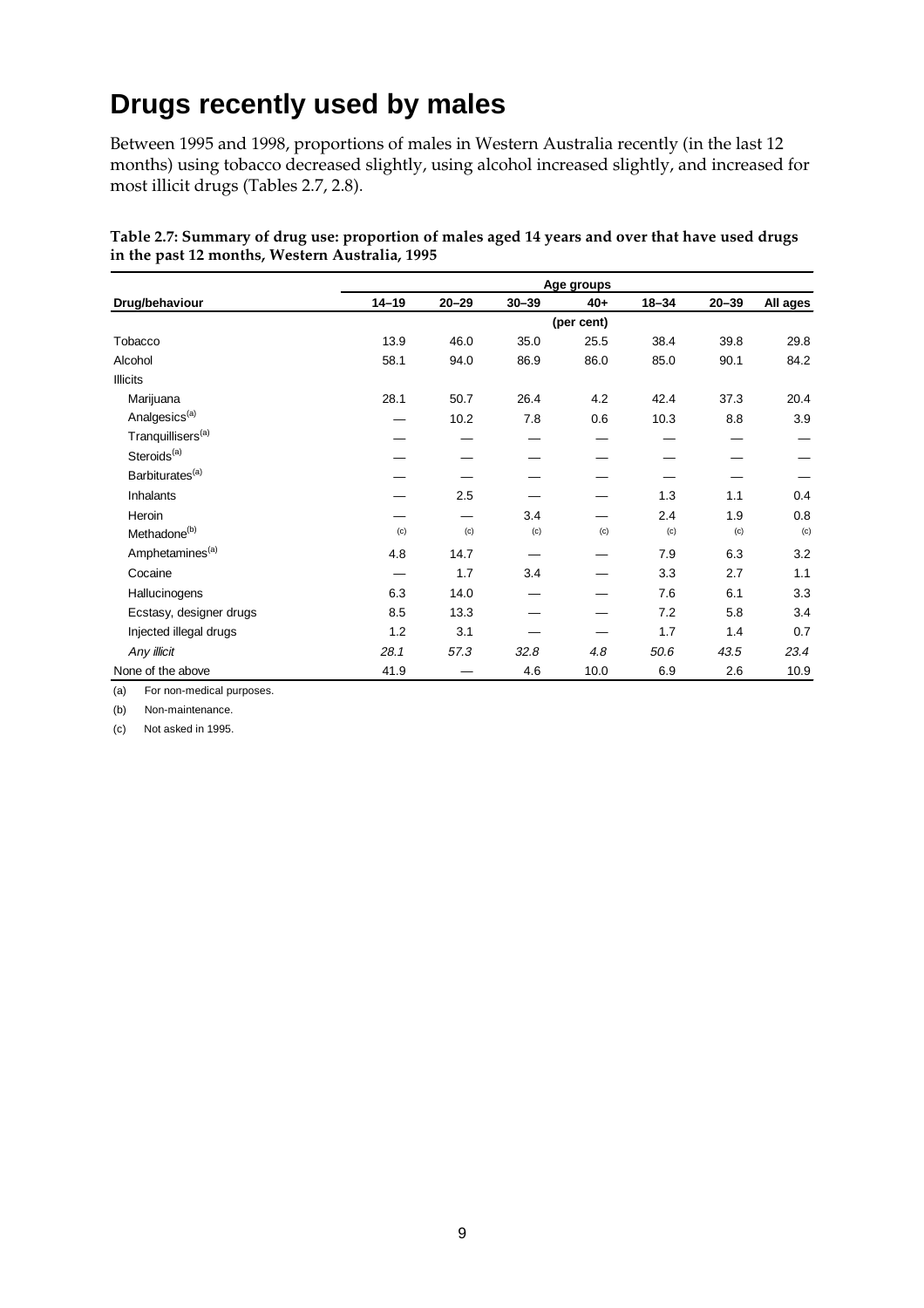|                               | Age groups |           |           |         |           |           |          |  |  |  |  |  |
|-------------------------------|------------|-----------|-----------|---------|-----------|-----------|----------|--|--|--|--|--|
| Drug/behaviour                | $14 - 19$  | $20 - 29$ | $30 - 39$ | $40+$   | $18 - 34$ | $20 - 39$ | All ages |  |  |  |  |  |
|                               | (per cent) |           |           |         |           |           |          |  |  |  |  |  |
| Tobacco                       | 13.8       | 40.7      | 30.0      | 27.7    | 39.6      | 35.4      | 29.3     |  |  |  |  |  |
| Alcohol                       | 70.8       | 96.7      | 91.9      | 91.1    | 93.1      | 94.3      | 90.2     |  |  |  |  |  |
| <b>Illicits</b>               |            |           |           |         |           |           |          |  |  |  |  |  |
| Marijuana                     | 32.3       | 67.0      | 20.3      | 11.1    | 52.0      | 44.1      | 27.3     |  |  |  |  |  |
| Analgesics <sup>(a)</sup>     | 6.3        | 4.5       | 2.8       | $1.1 *$ | 4.0       | 3.7       | 2.8      |  |  |  |  |  |
| Tranquillisers <sup>(a)</sup> | 5.8        | $0.7 *$   | 3.0       |         | $1.4 *$   | $1.8 *$   | $1.4 *$  |  |  |  |  |  |
| Steroids <sup>(a)</sup>       |            |           | $0.7 *$   |         | $0.4 *$   | $0.4 *$   | $0.1 *$  |  |  |  |  |  |
| Barbiturates <sup>(a)</sup>   |            | $1.5 *$   | $0.7 *$   |         | $1.4 *$   | $1.1 *$   | $0.5 *$  |  |  |  |  |  |
| Inhalants                     | $1.8 *$    | $1.6*$    |           | $1.7 *$ | $1.2 *$   | $0.8 *$   | $1.3 *$  |  |  |  |  |  |
| Heroin                        |            | 8.5       | 2.5       |         | 5.7       | 5.5       | 2.3      |  |  |  |  |  |
| Methadone <sup>(b)</sup>      | $1.5 *$    |           | $0.7 *$   |         | $0.4 *$   | $0.4 *$   | $0.3 *$  |  |  |  |  |  |
| Amphetamines <sup>(a)</sup>   | 6.6        | 36.0      | 3.0       | $2.3*$  | 24.3      | 19.7      | 10.1     |  |  |  |  |  |
| Cocaine                       |            | $4.0*$    | $1.4 *$   | $2.3*$  | 3.1       | 2.7       | 2.2      |  |  |  |  |  |
| Hallucinogens                 | 8.8        | 19.2      | $1.8 *$   |         | 14.1      | 10.6      | 5.4      |  |  |  |  |  |
| Ecstasy, designer drugs       | 3.1        | 30.5      | 2.2       | $2.3*$  | 20.0      | 16.3      | 8.3      |  |  |  |  |  |
| Injected illegal drugs        | $1.5$ *    | 11.7      | $1.7 *$   |         | 8.0       | 6.7       | 3.0      |  |  |  |  |  |
| Any illicit                   | 33.7       | 69.6      | 21.7      | 13.6    | 53.9      | 45.6      | 29.3     |  |  |  |  |  |
| None of the above             | 24.0       | $3.2*$    | 5.8       | 6.6     | 4.8       | 4.5       | 7.7      |  |  |  |  |  |

**Table 2.8: Summary of drug use: proportion of males aged 14 years and over that have used drugs in the past 12 months, Western Australia, 1998**

(a) For non-medical purposes.

- The proportion of males in Western Australia recently using **alcohol** increased from 84% in 1995 to 90% by 1998.
- The proportion of males that recently used **any illicit drug** increased between 1995 (23%) and 1998 (29%).
- The recent use of **cannabis** by males in Western Australia aged 14 years and over increased from 20% in 1995 to 27% in 1998.
- The proportion of males recently using **amphetamines** in the 12 months prior to the survey increased from 3% in 1995 to 10% in 1998.
- Between 1995 and 1998 the use of **ecstasy** (and other designer drugs) increased five percentage points from 3% in 1995 to 8% in 1998.
- Just over one in four (27%) males reported the use of **cannabis** in the last 12 months. However, two-thirds (67%) of males aged 20–29 years had recently used cannabis. This age group constituted the highest recent users of cannabis for any age group and almost double the highest female rate of 36% for the 14–19 years age group.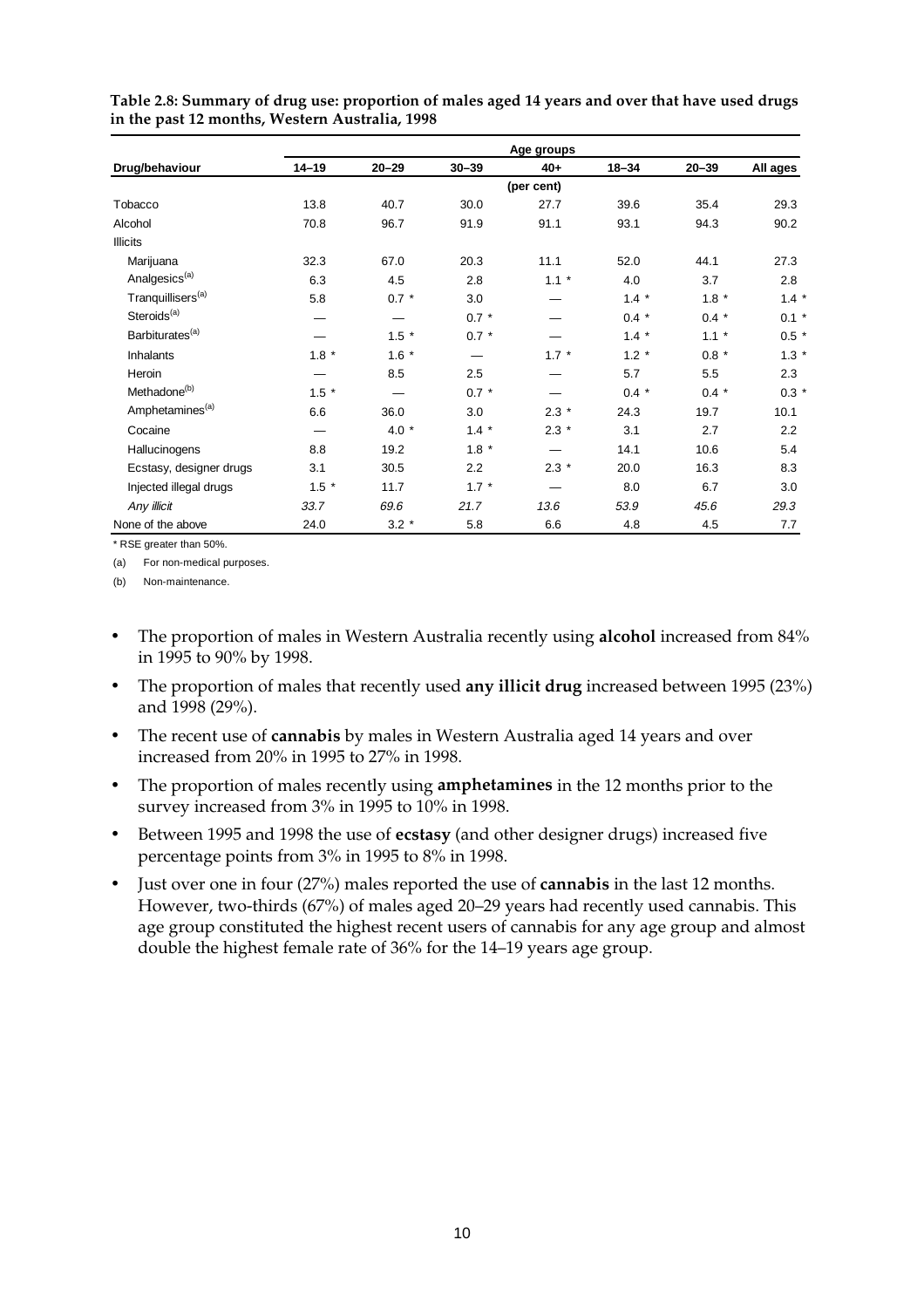### **Drugs recently used by females**

Between 1995 and 1998, proportions of West Australian females recently (in the last 12 months) using tobacco decreased slightly, using alcohol increased slightly, and increased for most illicit drugs (Tables 2.9, 2.10).

**Table 2.9: Summary of drug use: proportion of females aged 14 years and over that have used drugs in the past 12 months, Western Australia, 1995**

|                               | Age groups |           |           |       |           |           |          |  |  |  |
|-------------------------------|------------|-----------|-----------|-------|-----------|-----------|----------|--|--|--|
| Drug/behaviour                | $14 - 19$  | $20 - 29$ | $30 - 39$ | $40+$ | $18 - 34$ | $20 - 39$ | All ages |  |  |  |
|                               | (per cent) |           |           |       |           |           |          |  |  |  |
| Tobacco                       | 13.0       | 40.5      | 35.8      | 20.4  | 33.0      | 37.9      | 26.9     |  |  |  |
| Alcohol                       | 48.8       | 84.4      | 77.1      | 79.6  | 77.2      | 80.4      | 76.6     |  |  |  |
| <b>Illicits</b>               |            |           |           |       |           |           |          |  |  |  |
| Marijuana                     | 18.6       | 29.4      | 18.4      | 2.5   | 26.0      | 23.8      | 13.0     |  |  |  |
| Analgesics <sup>(a)</sup>     | 11.2       | 5.7       | 10.1      | 7.5   | 10.0      | 8.0       | 8.1      |  |  |  |
| Tranquillisers <sup>(a)</sup> |            | 2.0       | 3.2       | 0.3   | 2.3       | 2.7       | 1.3      |  |  |  |
| Steroids <sup>(a)</sup>       |            |           |           |       |           |           |          |  |  |  |
| Barbiturates <sup>(a)</sup>   |            | 2.0       |           |       | 1.1       | 0.9       | 0.4      |  |  |  |
| Inhalants                     |            |           |           |       |           |           |          |  |  |  |
| Heroin                        |            |           |           |       |           |           |          |  |  |  |
| Methadone <sup>(b)</sup>      | (c)        | (c)       | (c)       | (c)   | (c)       | (c)       | (c)      |  |  |  |
| Amphetamines <sup>(a)</sup>   | 1.4        | 10.6      | 0.7       | 0.3   | 6.4       | 5.3       | 2.5      |  |  |  |
| Cocaine                       |            | 1.0       |           |       | 0.6       | 0.5       | 0.2      |  |  |  |
| Hallucinogens                 | 5.5        | 6.7       |           |       | 5.5       | 3.1       | 1.9      |  |  |  |
| Ecstasy, designer drugs       |            | 10.2      |           |       | 5.8       | 4.8       | 2.0      |  |  |  |
| Injected illegal drugs        |            |           |           |       |           |           |          |  |  |  |
| Any illicit                   | 29.7       | 35.5      | 26.8      | 9.5   | 35.9      | 30.9      | 20.7     |  |  |  |
| None of the above             | 47.0       | 6.5       | 14.8      | 17.7  | 13.9      | 10.9      | 17.9     |  |  |  |

(a) For non-medical purposes.

(b) Non-maintenance.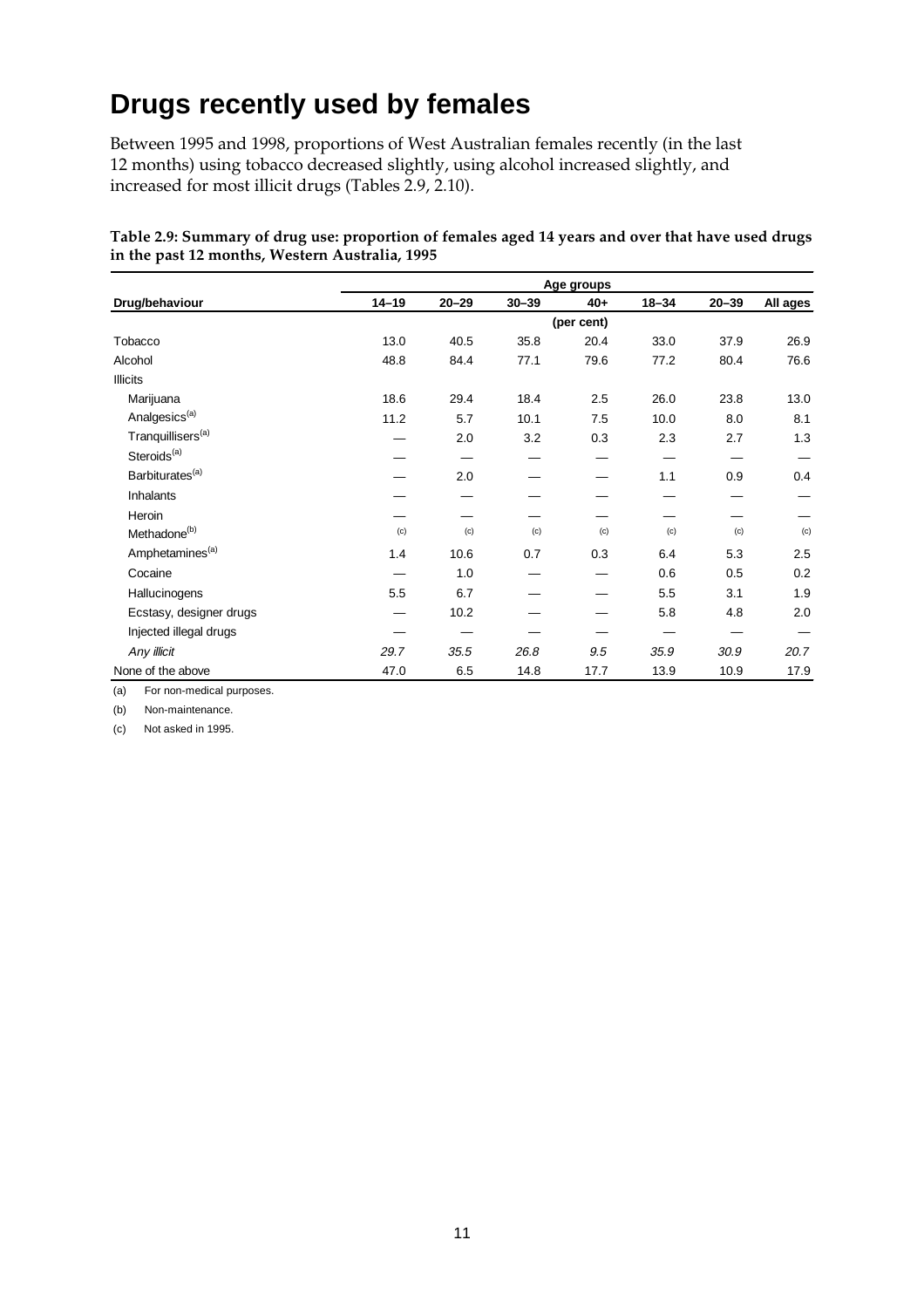|                               | Age groups |           |           |            |         |           |          |  |  |  |
|-------------------------------|------------|-----------|-----------|------------|---------|-----------|----------|--|--|--|
| Drug/behaviour                | $14 - 19$  | $20 - 29$ | $30 - 39$ | $40+$      | 18-34   | $20 - 39$ | All ages |  |  |  |
|                               |            |           |           | (per cent) |         |           |          |  |  |  |
| Tobacco                       | 17.1       | 42.5      | 30.7      | 18.1       | 39.3    | 36.5      | 25.6     |  |  |  |
| Alcohol                       | 76.2       | 78.3      | 85.7      | 82.6       | 81.5    | 82.0      | 81.7     |  |  |  |
| <b>Illicits</b>               |            |           |           |            |         |           |          |  |  |  |
| Marijuana                     | 36.0       | 31.3      | 20.2      | 6.2        | 31.0    | 25.5      | 17.2     |  |  |  |
| Analgesics <sup>(a)</sup>     | 6.4        | 5.2       | 7.0       | 5.7        | 4.7     | 6.1       | 5.9      |  |  |  |
| Tranquillisers <sup>(a)</sup> | 4.3        | 5.9       | 7.1       | 3.3        | 5.8     | 6.5       | 4.7      |  |  |  |
| Steroids <sup>(a)</sup>       |            | $0.7 *$   |           |            | $0.4 *$ | $0.4 *$   | $0.1 *$  |  |  |  |
| Barbiturates <sup>(a)</sup>   |            | $0.7 *$   |           |            | $0.4 *$ | $0.4 *$   | $0.1 *$  |  |  |  |
| Inhalants                     | $1.2 *$    | 4.3       | $1.5*$    |            | 2.5     | 2.9       | $1.3 *$  |  |  |  |
| Heroin                        | 3.9        | $0.7 *$   | $0.6 *$   |            | $1.3*$  | $0.6 *$   | $0.7 *$  |  |  |  |
| Methadone <sup>(b)</sup>      |            | $0.7 *$   |           |            | $0.4 *$ | $0.4 *$   | $0.1 *$  |  |  |  |
| Amphetamines <sup>(a)</sup>   | 5.8        | 6.2       | $0.6 *$   |            | 5.2     | 3.4       | 2.0      |  |  |  |
| Cocaine                       | $1.2 *$    | $1.1 *$   |           |            | $1.1 *$ | $0.6 *$   | $0.4 *$  |  |  |  |
| Hallucinogens                 | 10.1       | 6.7       |           |            | 5.4     | 3.3       | 2.5      |  |  |  |
| Ecstasy, designer drugs       | 4.3        | 6.9       | $0.5 *$   |            | 5.1     | 3.6       | 2.0      |  |  |  |
| Injected illegal drugs        | $1.2 *$    | $2.4 *$   | $0.6 *$   |            | $1.8 *$ | $1.5*$    | $0.7 *$  |  |  |  |
| Any illicit                   | 37.3       | 30.2      | 28.3      | 11.7       | 30.5    | 29.2      | 21.6     |  |  |  |
| None of the above             | 18.8       | 8.0       | 7.1       | 11.7       | 7.8     | 7.5       | 10.8     |  |  |  |

**Table 2.10: Summary of drug use: proportion of females aged 14 years and over that have used drugs in the past 12 months, Western Australia, 1998**

(a) For non-medical purposes.

- Between 1995 (27%) and 1998 (26%) there was a slight decline in the proportion of females recently using **tobacco**.
- The proportion of West Australian females recently using **alcohol** increased from 77% in 1995 to 82% in 1998.
- In 1998, approximately 17% of females aged 14 years and over had used **cannabis** in the last 12 months. This was a 32% increase from 13% in 1995. However, just over one in three (36%) of 14–19 year old females reported recent cannabis use—a rate higher than that for 14–19 year old males (32%).
- The data indicates that use of **cannabis** declines with age for both males and females, reaching the same rate (20%) for the 30–39 years age group. Females aged 40 years and over are almost half as likely (6%) to have recently used cannabis than males (11%) in the same age group.
- In 1998, females aged 30–39 years in Western Australia were the highest recent users of **alcohol** (86%).
- The recent use of **alcohol** by female teenagers in Western Australia increased by the largest margin from 49% in 1995 to 76% in 1998.
- Females in Western Australia aged 20–29 years were the highest recent users of **tobacco** (43%).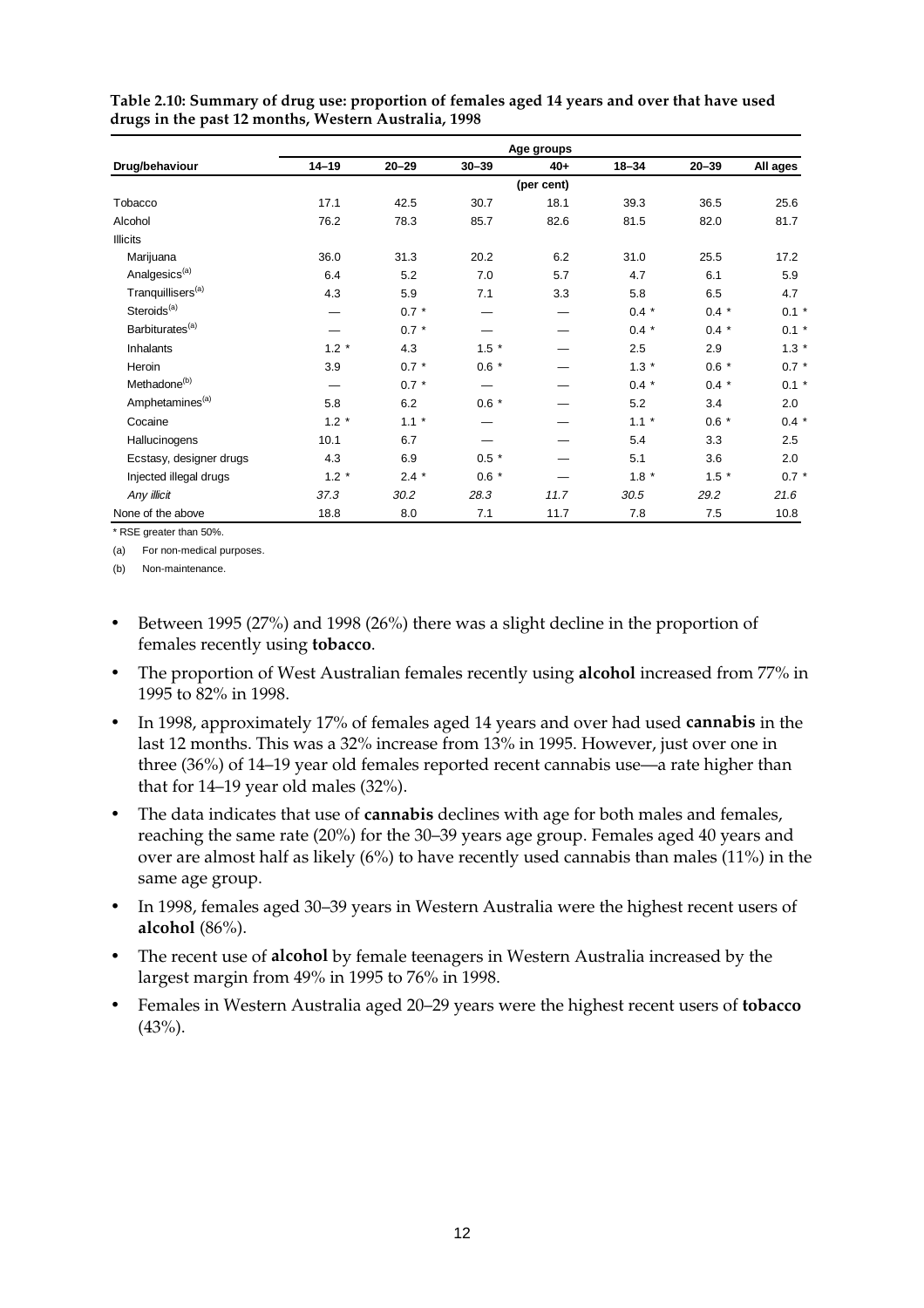### **Drugs recently used by all persons**

Between 1995 and 1998, proportions of Western Australian persons recently (in the last 12 months) using tobacco decreased slightly, using alcohol increased slightly, and increased for most illicit drugs/substances (Tables 2.11, 2.12).

|                               |           |           |           | Age groups |           |           |          |
|-------------------------------|-----------|-----------|-----------|------------|-----------|-----------|----------|
| Drug/behaviour                | $14 - 19$ | $20 - 29$ | $30 - 39$ | $40+$      | $18 - 34$ | $20 - 39$ | All ages |
|                               |           |           |           | (per cent) |           |           |          |
| Tobacco                       | 13.6      | 43.2      | 35.5      | 22.9       | 35.7      | 38.9      | 28.4     |
| Alcohol                       | 53.8      | 89.0      | 82.0      | 82.7       | 81.1      | 85.2      | 80.3     |
| <b>Illicits</b>               |           |           |           |            |           |           |          |
| Marijuana                     | 23.7      | 39.5      | 22.5      | 3.4        | 33.9      | 30.5      | 16.7     |
| Analgesics <sup>(a)</sup>     | 5.2       | 7.8       | 8.9       | 4.0        | 10.2      | 8.4       | 6.0      |
| Tranquillisers <sup>(a)</sup> |           | 1.1       | 1.6       | 0.2        | 1.2       | 1.3       | 0.6      |
| Steroids <sup>(a)</sup>       |           |           |           |            |           |           |          |
| Barbiturates <sup>(a)</sup>   |           |           |           |            |           |           |          |
| Inhalants                     |           | 1.2       |           |            | 0.7       | 0.5       | 0.2      |
| Heroin                        |           |           | 1.7       |            | 1.2       | 1.0       | 0.4      |
| Methadone <sup>(b)</sup>      | (c)       | (c)       | (c)       | (c)        | (c)       | (c)       | (c)      |
| Amphetamines <sup>(a)</sup>   | 3.2       | 12.5      | 0.3       | 0.2        | 7.2       | 5.8       | 2.9      |
| Cocaine                       |           | 1.3       | 1.7       |            | 1.9       | 1.5       | 0.6      |
| Hallucinogens                 | 6.0       | 10.1      |           |            | 6.5       | 4.6       | 2.6      |
| Ecstasy, designer drugs       | 4.6       | 11.7      |           |            | 6.5       | 5.3       | 2.7      |
| Injected illegal drugs        | 0.6       | 1.5       |           |            | 0.8       | 0.7       | 0.4      |
| Any illicit                   | 28.9      | 45.8      | 29.9      | 7.2        | 43.1      | 37.1      | 22.0     |
| None of the above             | 44.3      | 3.4       | 9.6       | 13.9       | 10.5      | 6.8       | 14.4     |

#### **Table 2.11: Summary of drug use: proportion of the population aged 14 years and over that have used drugs in the past 12 months, Western Australia, 1995**

(a) For non-medical purposes.

(b) Non-maintenance.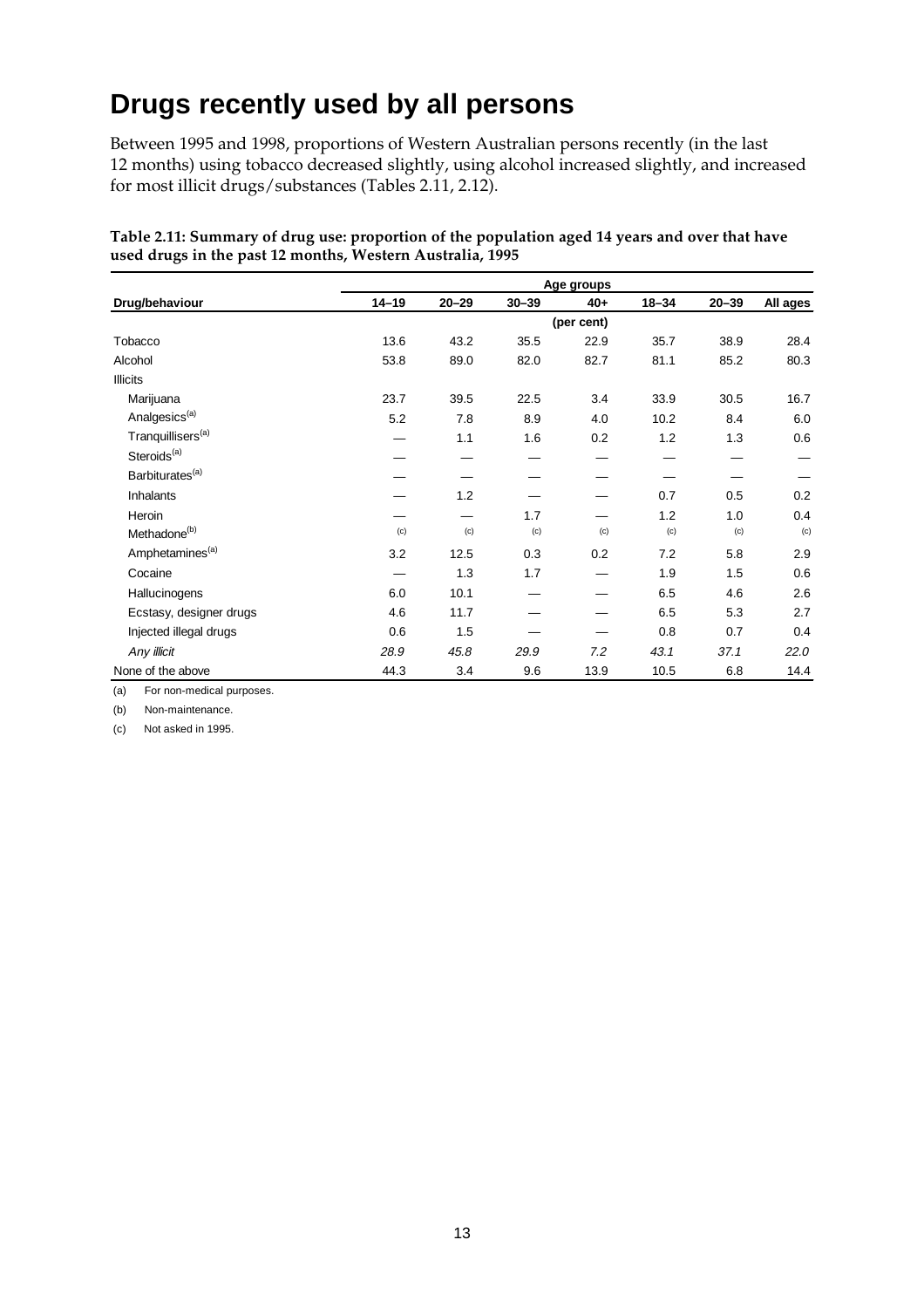|                               |           |           |           | Age groups |           |           |          |
|-------------------------------|-----------|-----------|-----------|------------|-----------|-----------|----------|
| Drug/behaviour                | $14 - 19$ | $20 - 29$ | $30 - 39$ | $40+$      | $18 - 34$ | $20 - 39$ | All ages |
|                               |           |           |           | (per cent) |           |           |          |
| Tobacco                       | 15.4      | 41.6      | 30.3      | 23.0       | 39.4      | 36.0      | 27.4     |
| Alcohol                       | 73.4      | 87.7      | 88.8      | 86.8       | 87.3      | 88.3      | 85.9     |
| <b>Illicits</b>               |           |           |           |            |           |           |          |
| Marijuana                     | 34.1      | 50.2      | 20.3      | 8.6        | 41.7      | 35.0      | 22.3     |
| Analgesics <sup>(a)</sup>     | 6.4       | 4.8       | 4.9       | 3.5        | 4.4       | 4.9       | 4.4      |
| Tranquillisers <sup>(a)</sup> | 5.1       | $3.2*$    | 5.0       | $1.7 *$    | 3.6       | 4.1       | 3.1      |
| Steroids <sup>(a)</sup>       |           | $0.4 *$   | $0.4 *$   |            | $0.4 *$   | $0.4 *$   | $0.1 *$  |
| Barbiturates <sup>(a)</sup>   |           | $1.1 *$   | $0.4 *$   |            | $0.9 *$   | $0.7 *$   | $0.3 *$  |
| Inhalants                     | $1.5 *$   | $2.9 *$   | $0.8 *$   | $0.8 *$    | $1.9 *$   | $1.8 *$   | 1.3      |
| Heroin                        | $1.9 *$   | 4.7       | $1.5*$    |            | 3.5       | 3.1       | 1.5      |
| Methadone <sup>(b)</sup>      | $0.8 *$   | $0.4 *$   | $0.4 *$   |            | $0.4 *$   | $0.4 *$   | $0.2 *$  |
| Amphetamines <sup>(a)</sup>   | 6.2       | 21.4      | $1.8 *$   | $1.1 *$    | 14.6      | 11.5      | 6.0      |
| Cocaine                       | $0.6 *$   | $2.6*$    | $0.7 *$   | $1.1 *$    | 2.1       | $1.6*$    | 1.3      |
| Hallucinogens                 | 9.4       | 13.1      | $0.9 *$   |            | 9.7       | 7.0       | 3.9      |
| Ecstasy, designer drugs       | 3.7       | 18.9      | $1.4 *$   | $1.1 *$    | 12.5      | 10.1      | 5.1      |
| Injected illegal drugs        | $1.3*$    | 7.1       | $1.1 *$   |            | 4.9       | 4.1       | 1.8      |
| Any illicit                   | 35.4      | 50.3      | 25.0      | 12.6       | 42.1      | 37.5      | 25.4     |
| None of the above             | 21.5      | 5.5       | 6.5       | 9.2        | 6.3       | 6.0       | 9.3      |

**Table 2.12: Summary of drug use: proportion of the population aged 14 years and over that have used drugs in the past 12 months, Western Australia, 1998**

(a) For non-medical purposes.

- Between 1995 (28%) and 1998 (27%) there was a slight decline in the proportion of persons recently using **tobacco**.
- The proportion of the Western Australian population recently using **alcohol** increased from 80% in 1995 to 86% by 1998.
- The proportion of the Western Australian population that had used **any illicit drug** in the 12 months prior to the survey increased from 22% in 1995 to 25% in 1998.
- Recent use of **cannabis** increased from 17% in 1995 to 22% in 1998. This was a 34% increase across the 3-year period. Approximately 50% of 20–29 year olds had used **cannabis** in the last 12 months.
- Recent use of **heroin** and/or **cocaine** also increased between 1995 and 1998.
- Persons in Western Australia aged 30–39 years were the highest recent users of **alcohol** (89%).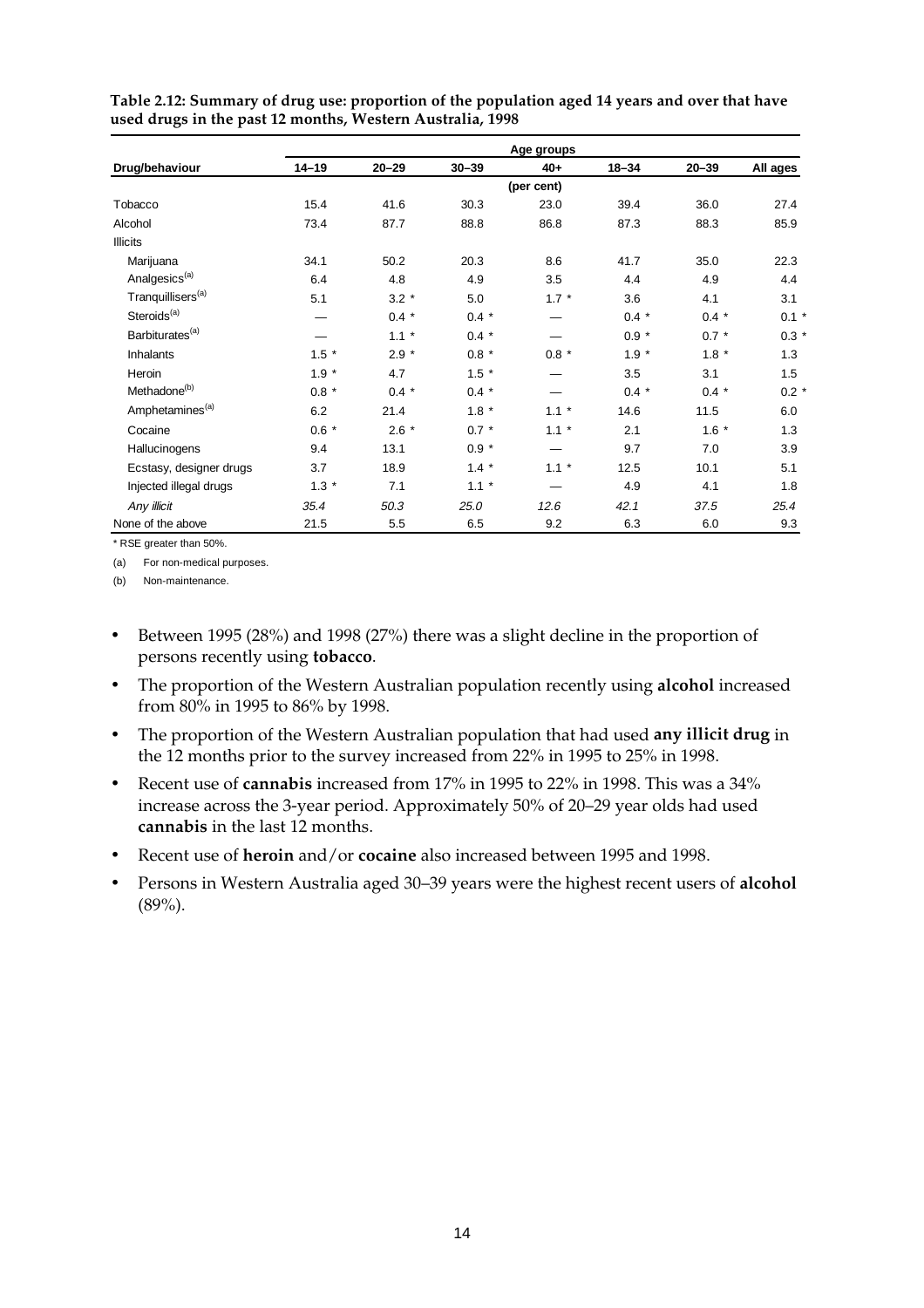#### **Age of initiation—lifetime use for males**

In 1998, the mean age at which males in Western Australia first used drugs had generally increased since 1995 (Tables 2.13, 2.14).

#### **Drug/behaviour 14–19 20–29 30–39 40+ 18–34 20–39 All ages (mean age)** Tobacco 13.0 14.3 13.9 14.7 13.8 14.1 14.3 Alcohol 13.0 14.9 15.4 17.1 14.8 15.1 15.9 Illicits **Age groups**

Marijuana 13.5 16.0 18.2 23.3 16.5 17.2 18.3 Analgesics<sup>(a)</sup> 13.0 15.0 18.9 20.6 16.5 17.3 17.3 Tranquillisers<sup>(a)</sup> — 15.8 14.7 35.0 15.3 15.2 16.6 Steroids(a) — — 29.0 — 29.0 29.0 29.0

#### **Table 2.13: Age of initiation of males aged 14 years and over that have ever used drugs, Western Australia, 1995**

| Barbiturates <sup>(a)</sup> |      | 16.0 | 15.4 | 28.0 | 15.2 | 15.5 | 17.3 |
|-----------------------------|------|------|------|------|------|------|------|
| Inhalants                   | 13.0 | 15.2 | 15.4 | 29.0 | 15.4 | 15.4 | 18.2 |
| Heroin                      |      | 16.0 | 17.5 | 48.0 | 15.9 | 17.1 | 21.9 |
| Methadone <sup>(b)</sup>    | (c)  | (c)  | (c)  | (c)  | (c)  | (c)  | (c)  |
| Amphetamines <sup>(a)</sup> | 15.8 | 18.2 | 18.1 | 29.0 | 18.0 | 18.2 | 19.3 |
| Cocaine                     |      | 17.8 | 23.2 |      | 18.7 | 20.6 | 20.6 |
| Hallucinogens               | 14.4 | 17.6 | 17.3 | 23.6 | 17.1 | 17.5 | 18.3 |
| Ecstasy, designer drugs     | 15.1 | 19.8 |      | 37.0 | 19.8 | 19.8 | 22.5 |
| Injected illegal drugs      | (c)  | (c)  | (c)  | (c)  | (c)  | (c)  | (c)  |
| For non modical purposes    |      |      |      |      |      |      |      |

(a) For non-medical purposes.

(b) Non-maintenance.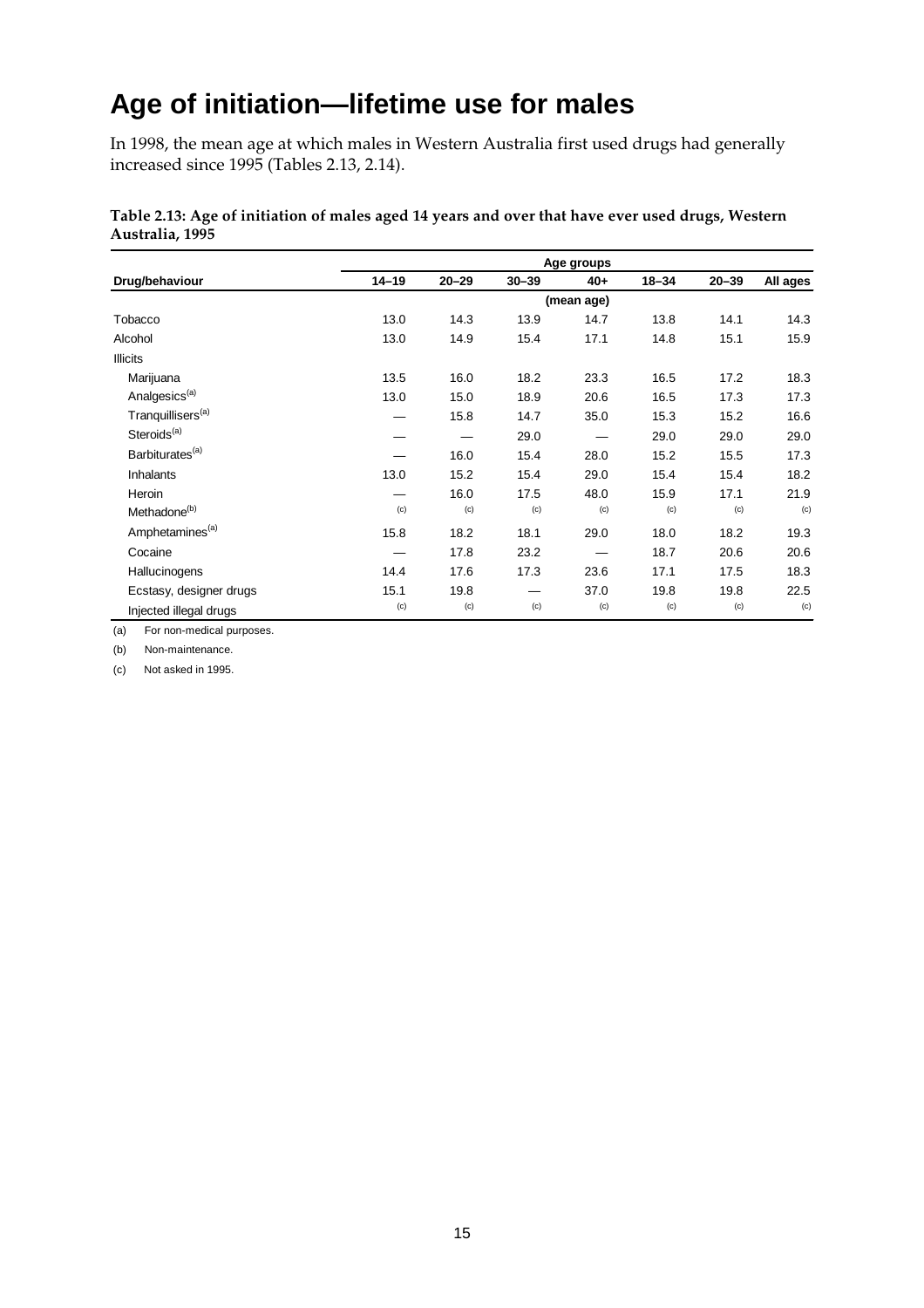|                               |           | Age groups |           |            |           |           |          |  |  |
|-------------------------------|-----------|------------|-----------|------------|-----------|-----------|----------|--|--|
| Drug/behaviour                | $14 - 19$ | $20 - 29$  | $30 - 39$ | $40+$      | $18 - 34$ | $20 - 39$ | All ages |  |  |
|                               |           |            |           | (mean age) |           |           |          |  |  |
| Tobacco                       | 12.4      | 14.7       | 14.3      | 15.0       | 15.0      | 14.5      | 14.6     |  |  |
| Alcohol                       | 13.8      | 14.9       | 14.7      | 16.3       | 15.0      | 14.8      | 15.4     |  |  |
| <b>Illicits</b>               |           |            |           |            |           |           |          |  |  |
| Marijuana                     | 13.5      | 16.4       | 19.1      | 22.2       | 17.3      | 17.5      | 18.5     |  |  |
| Analgesics <sup>(a)</sup>     | 13.2      | 16.0       | 20.7      | 43.4 *     | 19.8      | 18.8      | 27.7     |  |  |
| Tranquillisers <sup>(a)</sup> |           | $21.0*$    | 27.5      |            | $25.5$ *  | 25.5 *    | 25.5 *   |  |  |
| Steroids <sup>(a)</sup>       |           | 21.0       | $21.0*$   | 26.0       | $21.0*$   | $21.0*$   | $25.5*$  |  |  |
| Barbiturates <sup>(a)</sup>   |           | $19.9*$    | $21.0*$   | 19.0       | $21.2*$   | $20.7$ *  | $20.2*$  |  |  |
| Inhalants                     | $10.2$ *  | $18.6*$    | 18.9      | 48.0 *     | $18.5*$   | $18.7*$   | $24.1$ * |  |  |
| Heroin                        |           | 25.7       | 22.3      | 25.2       | 25.9      | 25.2      | 25.2     |  |  |
| Methadone <sup>(b)</sup>      | $16.0*$   | 19.5       | $27.4$ *  |            | $23.3*$   | $22.7$ *  | $21.3*$  |  |  |
| Amphetamines <sup>(a)</sup>   | 15.5      | 20.6       | 20.0      | $26.9*$    | 20.5      | 20.4      | 20.8     |  |  |
| Cocaine                       |           | $20.2*$    | $23.5$ *  | $26.9*$    | 21.7      | 22.1      | 23.8     |  |  |
| Hallucinogens                 | 16.1      | 19.2       | $19.3*$   | 18.7       | 19.3      | 19.3      | 19.9     |  |  |
| Ecstasy, designer drugs       | 16.4      | 19.6       | 26.9      | $30.0*$    | 20.4      | 21.2      | 22.0     |  |  |
| Injected illegal drugs        | $14.0*$   | 21.3       | 20.1      | 19.0       | 21.7      | 20.9      | 20.5     |  |  |

**Table 2.14: Age of initiation of males aged 14 years and over that have ever used drugs, Western Australia, 1998**

(a) For non-medical purposes.

- The mean age of initiation for **alcohol** and **tobacco** appears to have changed little between 1995 and 1998.
- The largest increase in age of initiation for males was recorded for **analgesics** where the mean age increased from 17 years in 1995 to 28 years of age in 1998.
- The mean age of initiation for **tranquillisers** increased by 9 years from 17 in 1995 to 26 years in 1998.
- The mean age of initiation for **inhalants** and **heroin** increased from 18 to 24 years and 22 to 25 years respectively between 1995 and 1998.
- The mean age of initiation for **cocaine** and **barbiturates** increased 3 years between 1995 and 1998 from 21 to 24 years and 17 to 20 years respectively.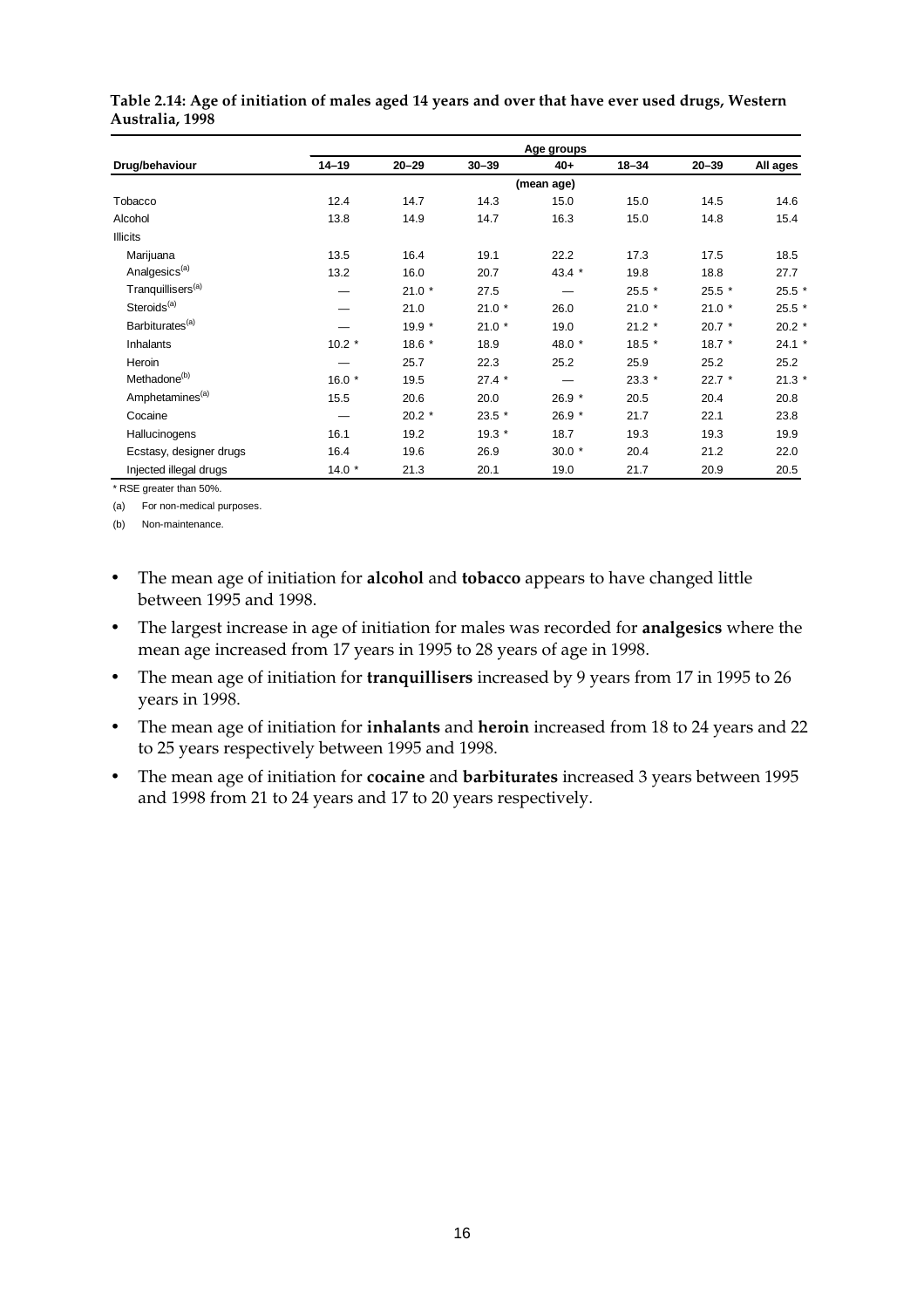### **Age of initiation—lifetime use for females**

In 1998, excluding inhalants and cocaine, the mean ages at which females in Western Australia first used drugs varied considerably between the different types of licit and illicit drugs (Tables 2.15, 2.16).

| Table 2.15: Age of initiation of females aged 14 years and over that have ever used drugs, Western |  |
|----------------------------------------------------------------------------------------------------|--|
| Australia, 1995                                                                                    |  |

|                               |           |           |           | Age groups |           |           |          |
|-------------------------------|-----------|-----------|-----------|------------|-----------|-----------|----------|
| Drug/behaviour                | $14 - 19$ | $20 - 29$ | $30 - 39$ | $40+$      | $18 - 34$ | $20 - 39$ | All ages |
|                               |           |           |           | (mean age) |           |           |          |
| Tobacco                       | 13.8      | 15.0      | 16.6      | 18.3       | 15.2      | 15.9      | 16.8     |
| Alcohol                       | 14.5      | 15.5      | 18.4      | 19.3       | 15.9      | 17.0      | 17.9     |
| <b>Illicits</b>               |           |           |           |            |           |           |          |
| Marijuana                     | 14.7      | 17.0      | 21.3      | 27.3       | 17.5      | 18.9      | 19.5     |
| Analgesics <sup>(a)</sup>     | 10.0      | 15.7      | 18.0      | 20.8       | 16.0      | 17.0      | 17.9     |
| Tranquillisers <sup>(a)</sup> |           | 13.3      | 23.1      | 33.4       | 18.2      | 19.0      | 25.4     |
| Steroids <sup>(a)</sup>       |           |           |           |            |           |           |          |
| Barbiturates <sup>(a)</sup>   |           | 18.5      | 19.0      | 30.0       | 18.5      | 18.5      | 19.8     |
| Inhalants                     |           | 14.0      | 27.7      |            | 18.6      | 23.9      | 23.9     |
| Heroin                        |           | 17.0      | 32.0      |            | 17.0      | 20.6      | 20.6     |
| Methadone <sup>(b)</sup>      | (c)       | (c)       | (c)       | (c)        | (c)       | (c)       | (c)      |
| Amphetamines <sup>(a)</sup>   | 17.5      | 19.2      | 27.3      | 24.1       | 19.0      | 20.3      | 20.1     |
| Cocaine                       |           | 19.5      | 26.0      | 24.7       | 20.4      | 20.4      | 21.5     |
| Hallucinogens                 |           | 16.4      | 26.0      | 18.0       | 16.4      | 17.9      | 17.9     |
| Ecstasy, designer drugs       | 16.0      | 19.7      | 31.0      | 36.0       | 20.5      | 21.9      | 22.2     |
| Injected illegal drugs        | (c)       | (c)       | (c)       | (c)        | (c)       | (c)       | (c)      |

(a) For non-medical purposes.

(b) Non-maintenance.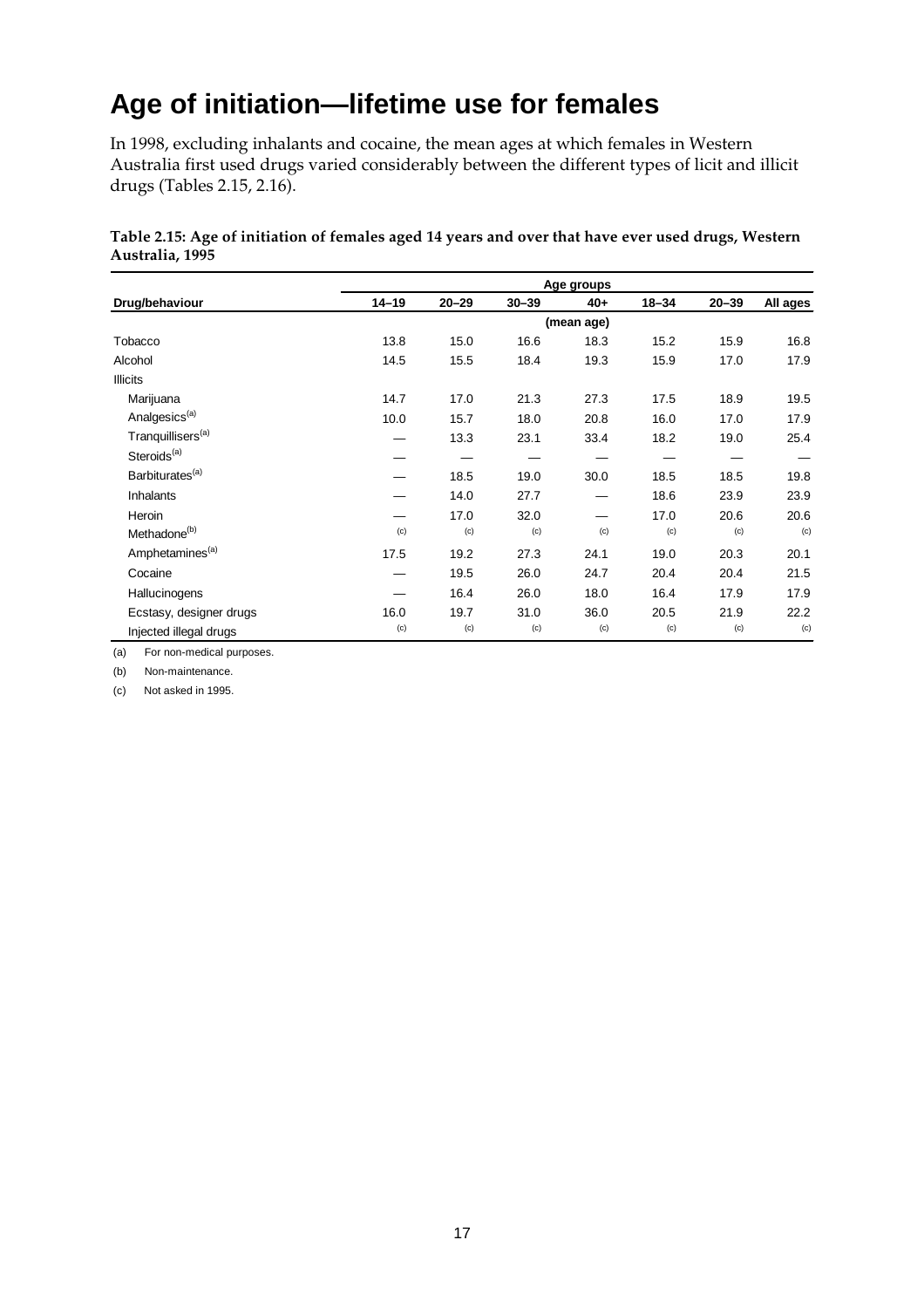|                               |           | Age groups |           |            |          |            |          |  |  |  |
|-------------------------------|-----------|------------|-----------|------------|----------|------------|----------|--|--|--|
| Drug/behaviour                | $14 - 19$ | $20 - 29$  | $30 - 39$ | 40+        | 18-34    | $20 - 39$  | All ages |  |  |  |
|                               |           |            |           | (mean age) |          |            |          |  |  |  |
| Tobacco                       | 14.2      | 14.2       | 15.6      | 17.1       | 14.7     | 14.9       | 15.9     |  |  |  |
| Alcohol                       | 13.1      | 15.8       | 16.7      | 20.4       | 15.8     | 16.3       | 18.0     |  |  |  |
| <b>Illicits</b>               |           |            |           |            |          |            |          |  |  |  |
| Marijuana                     | 14.6      | 16.7       | 19.4      | 25.9       | 17.4     | 18.0       | 19.6     |  |  |  |
| Analgesics <sup>(a)</sup>     | 15.6      | 17.0       | 21.1      | 27.4       | 16.6     | 18.9       | 21.0     |  |  |  |
| Tranquillisers <sup>(a)</sup> | 16.8      | 18.9       | 19.7      | 45.0       | 18.2     | 19.3       | 23.6     |  |  |  |
| Steroids <sup>(a)</sup>       |           | $17.0*$    |           |            | $17.0*$  | $17.0*$    | $17.0*$  |  |  |  |
| Barbiturates <sup>(a)</sup>   |           | $18.3*$    |           |            | $18.3*$  | $18.3*$    | $18.3*$  |  |  |  |
| <b>Inhalants</b>              | $13.0*$   | 17.2       | $16.1 *$  |            | 16.7     | 16.9       | $16.7*$  |  |  |  |
| Heroin                        | 15.1      | $18.0*$    | 25.5 *    |            | $16.5*$  | $22.7$ $*$ | $20.6*$  |  |  |  |
| Methadone <sup>(b)</sup>      |           | $19.0*$    |           |            | $19.0*$  | $21.7 *$   | $21.7*$  |  |  |  |
| Amphetamines <sup>(a)</sup>   | 15.4      | 19.6       | $23.4*$   | 24.0       | 19.6     | 20.6       | 20.4     |  |  |  |
| Cocaine                       | $15.8*$   | $20.7*$    | 20.7      | 36.1       | $19.8*$  | $20.7 *$   | $25.3*$  |  |  |  |
| Hallucinogens                 | 15.3      | 18.7       | 19.9      |            | 18.4     | 19.0       | 18.1     |  |  |  |
| Ecstasy, designer drugs       | 15.9      | 19.3       | 26.9 *    |            | 20.1     | 21.4       | 20.7     |  |  |  |
| Injected illegal drugs        | $15.2*$   | $19.9*$    | $23.8*$   |            | $19.1 *$ | $21.9*$    | $20.3*$  |  |  |  |

**Table 2.16: Age of initiation of females aged 14 years and over that have ever used drugs, Western Australia, 1998**

(a) For non-medical purposes.

- The mean age of initiation for **alcohol** and **tobacco** among females aged 14 years and over in Western Australia remained stable at 18 years and 16 years respectively in 1998.
- The mean age of initiation for **inhalants** experienced the largest decrease, from 24 years in 1995 to 17 years of age in 1998.
- The age of initiation for **cocaine** increased from 22 years in 1995 to 25 years of age in 1998.
- The mean age of initiation for **cannabis**, **amphetamines** and **hallucinogens** increased marginally between 1995 and 1998.
- **Ecstasy** (and other designer drugs) and **tranquillisers** both decreased by 2 years to 21 years and to 24 years respectively in 1998.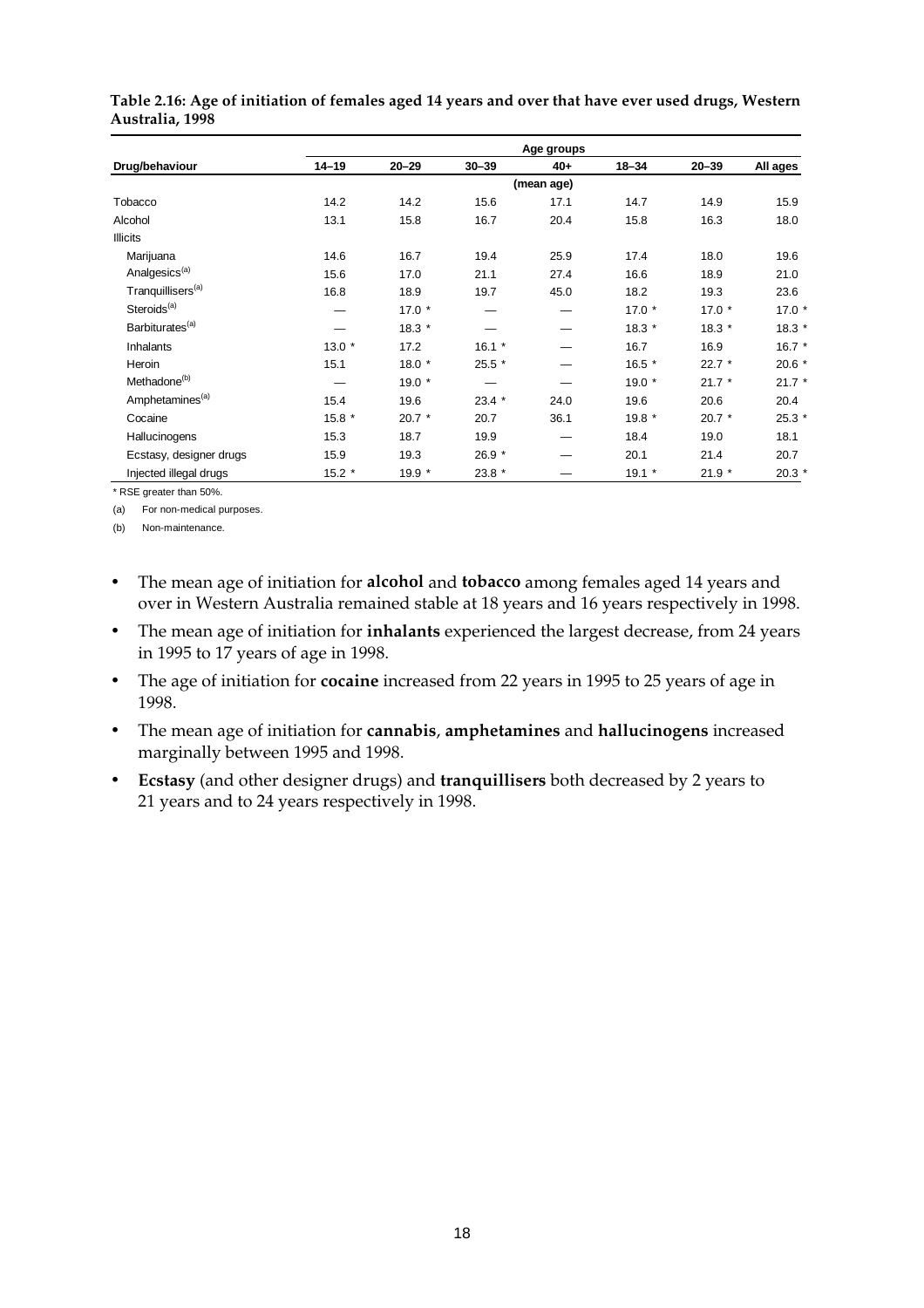### **Age of initiation—lifetime use for all persons**

In 1998, the mean ages at which persons living in Western Australia first used drugs generally remained relatively stable for the most commonly used drugs, with increases recorded for analgesics, tranquillisers, inhalants, heroin and cocaine (Tables 2.17, 2.18).

|                               |           |           |           | Age groups |       |           |          |
|-------------------------------|-----------|-----------|-----------|------------|-------|-----------|----------|
| Drug/behaviour                | $14 - 19$ | $20 - 29$ | $30 - 39$ | $40+$      | 18-34 | $20 - 39$ | All ages |
|                               |           |           |           | (mean age) |       |           |          |
| Tobacco                       | 13.5      | 14.7      | 15.2      | 16.3       | 14.5  | 15.0      | 15.5     |
| Alcohol                       | 13.6      | 15.2      | 16.8      | 18.2       | 15.4  | 16.1      | 16.9     |
| <b>Illicits</b>               |           |           |           |            |       |           |          |
| Marijuana                     | 14.1      | 16.5      | 19.4      | 24.5       | 17.0  | 18.0      | 18.8     |
| Analgesics <sup>(a)</sup>     | 11.5      | 15.3      | 18.6      | 20.7       | 16.3  | 17.2      | 17.6     |
| Tranquillisers <sup>(a)</sup> |           | 15.3      | 16.8      | 33.8       | 15.9  | 16.1      | 19.7     |
| Steroids <sup>(a)</sup>       |           |           | 29        | –          | 29.0  | 29.1      | 29.2     |
| Barbiturates <sup>(a)</sup>   |           | 17.4      | 15.6      | 28.5       | 16.2  | 16.4      | 18.0     |
| Inhalants                     | 13.0      | 15.1      | 17.0      | 29.0       | 15.6  | 16.3      | 18.7     |
| Heroin                        |           | 16.4      | 18.4      | 48.0       | 16.1  | 17.7      | 21.7     |
| Methadone <sup>(b)</sup>      | (c)       | (c)       | (c)       | (c)        | (c)   | (c)       | (c)      |
| Amphetamines <sup>(a)</sup>   | 16.8      | 18.7      | 19.8      | 27.7       | 18.4  | 19.0      | 19.6     |
| Cocaine                       |           | 18.4      | 23.4      | 24.7       | 19.2  | 20.6      | 20.9     |
| Hallucinogens                 | 15.3      | 17.6      | 18.6      | 24.1       | 17.5  | 17.9      | 18.3     |
| Ecstasy, designer drugs       | 15.3      | 19.7      | 31.0      | 36.9       | 20.2  | 21.0      | 22.4     |
| Injected illegal drugs        | (c)       | (c)       | (c)       | (c)        | (c)   | (c)       | (c)      |

#### **Table 2.17: Age of initiation of the population aged 14 years and over that have ever used drugs, Western Australia, 1995**

(a) For non-medical purposes.

(b) Non-maintenance.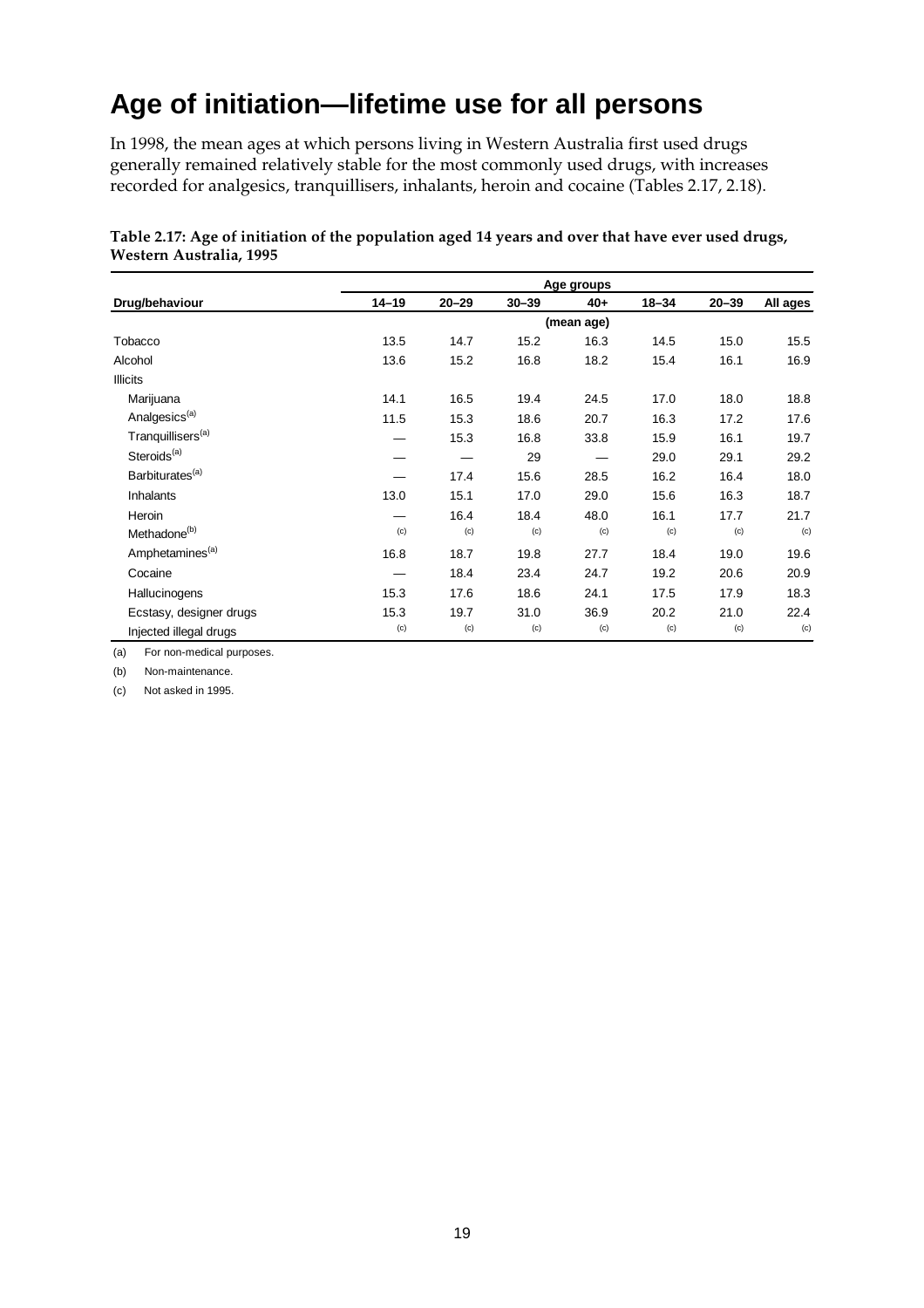|                               |           |           |           | Age groups |           |           |          |
|-------------------------------|-----------|-----------|-----------|------------|-----------|-----------|----------|
| Drug/behaviour                | $14 - 19$ | $20 - 29$ | $30 - 39$ | 40+        | $18 - 34$ | $20 - 39$ | All ages |
|                               |           |           |           | (mean age) |           |           |          |
| Tobacco                       | 13.6      | 14.4      | 14.9      | 15.9       | 14.9      | 14.7      | 15.2     |
| Alcohol                       | 13.5      | 15.3      | 15.7      | 18.4       | 15.4      | 15.5      | 16.7     |
| <b>Illicits</b>               |           |           |           |            |           |           |          |
| Marijuana                     | 14.1      | 16.5      | 19.3      | 23.9       | 17.3      | 17.7      | 19.0     |
| Analgesics <sup>(a)</sup>     | 13.8      | 16.8      | 20.9      | 36.4       | 17.6      | 18.9      | 24.0     |
| Tranquillisers <sup>(a)</sup> | 16.8      | $19.8*$   | 24.6      | 45.0 *     | 21.5      | 22.6      | 24.4     |
| Steroids <sup>(a)</sup>       |           | 19.6 *    | $21.0*$   |            | 19.6 *    | $20.1 *$  | $23.0*$  |
| Barbiturates <sup>(a)</sup>   |           | $18.7*$   | $21.0*$   |            | 19.6 *    | 19.6 *    | 19.5 *   |
| <b>Inhalants</b>              | $11.0*$   | $18.0*$   | $18.1 *$  | 48.0 *     | $17.7*$   | $18.0*$   | 21.7     |
| Heroin                        | $15.1*$   | 24.9      | 23.9 *    |            | 24.2      | 24.6      | 24.2     |
| Methadone <sup>(b)</sup>      | $16.0*$   | $19.4*$   | 26.6 *    |            | $22.4*$   | $22.4$ *  | $21.4*$  |
| Amphetamines <sup>(a)</sup>   | 15.4      | 20.4      | $20.7*$   | $26.2*$    | 20.3      | 20.5      | 20.7     |
| Cocaine                       | $15.8*$   | $20.5*$   | $22.7*$   | $30.8*$    | 20.9      | 21.6      | 24.5     |
| Hallucinogens                 | 15.6      | 19.0      | 19.6 *    |            | 19.0      | 19.2      | 19.4     |
| Ecstasy, designer drugs       | 16.1      | 19.6      | 26.9 *    | $30.0*$    | 20.4      | 21.2      | 21.7     |
| Injected illegal drugs        | $14.9*$   | 21.0      | 21.5      |            | 21.0      | 21.2      | 20.4     |

**Table 2.18: Age of initiation of the population aged 14 years and over that have ever used drugs, Western Australia, 1998**

(a) For non-medical purposes.

- The mean age of initiation of **alcohol** for persons in Western Australia aged 14 years and over remained stable at 17 years of age between 1995 and 1998.
- The mean age of initiation for **tobacco** decreased from 16 years in 1995 to 15 years of age in 1998.
- The mean age of initiation for **analgesics** increased from 18 years in 1995 to 24 years of age in 1998.
- The mean age of initiation for **cocaine** increased by 4 years to 25 years of age in 1998.
- The mean age of initiation for **heroin** and **amphetamines** increased slightly between 1995 and 1998.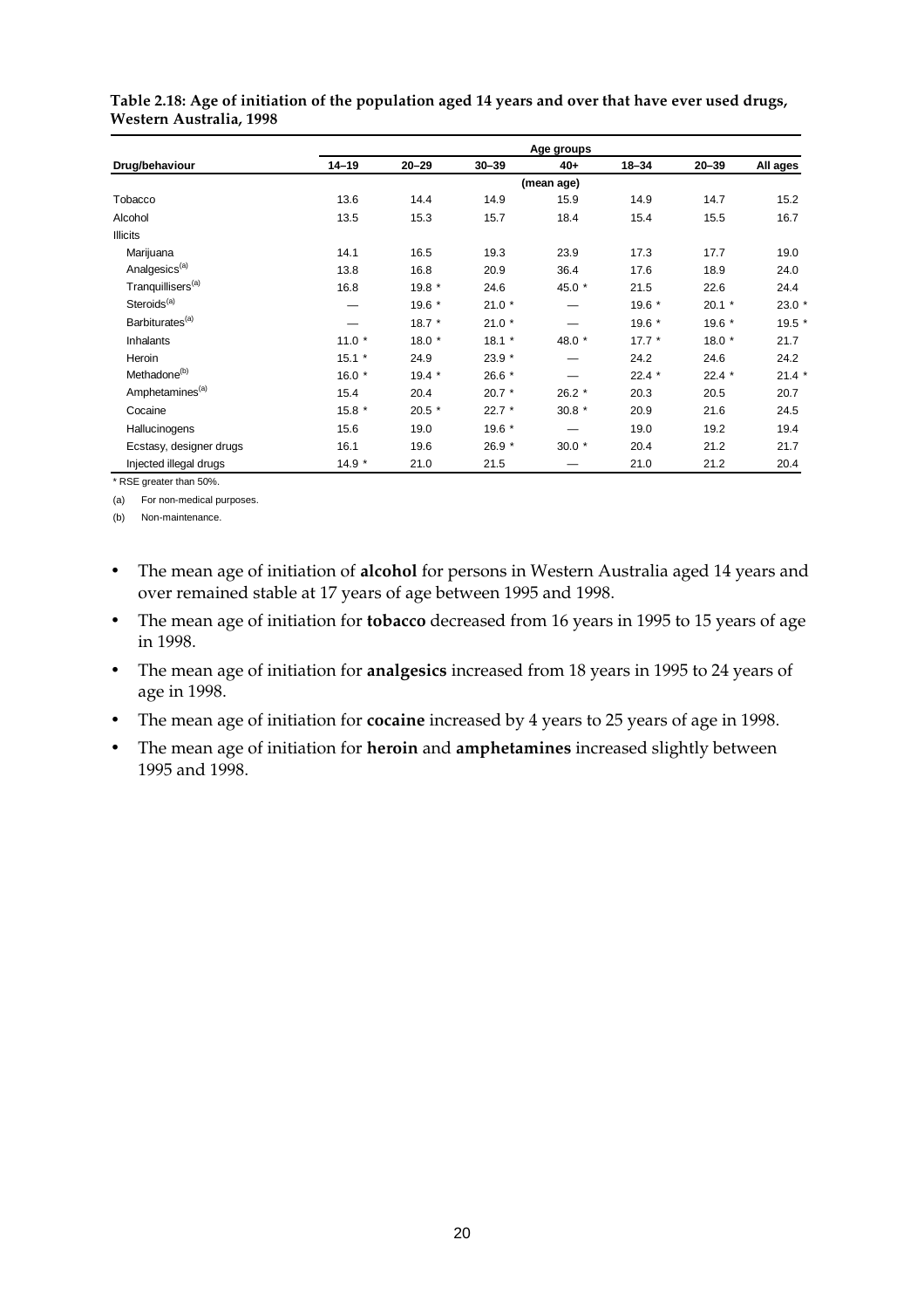## **Acceptability of drug use**

In 1998, the licit drugs—tobacco and alcohol—were considered by West Australians to be the most acceptable for regular use by adults (Table 2.19). With the exceptions of cannabis and analgesics, fewer than one in 10 West Australians aged 18 years or older in 1998 thought that regular use of illicit drugs by adults was acceptable.

|                                              | <b>Males</b> |         | <b>Females</b> |            |      | <b>Persons</b> |  |
|----------------------------------------------|--------------|---------|----------------|------------|------|----------------|--|
| <b>Drug</b>                                  | 1995         | 1998    | 1995           | 1998       | 1995 | 1998           |  |
|                                              |              |         |                | (per cent) |      |                |  |
| 18-34 years                                  |              |         |                |            |      |                |  |
| Tobacco                                      | 45.0         | 53.9    | 47.8           | 53.4       | 46.4 | 53.7           |  |
| Alcohol                                      | 62.0         | 80.2    | 54.9           | 57.9       | 58.4 | 68.9           |  |
| Marijuana/cannabis                           | 44.1         | 62.8    | 48.2           | 35.1       | 46.2 | 48.8           |  |
| Pain killers/analgesics <sup>(a)</sup>       | 9.0          | 21.0    | 9.3            | 11.0       | 9.1  | 15.9           |  |
| Tranquillisers/sleeping pills <sup>(a)</sup> | 7.1          | 3.0     | 4.5            | 8.4        | 5.8  | 5.8            |  |
| Steroids <sup>(a)</sup>                      | 7.2          | 4.8     | 0.9            | $0.8 *$    | 4.0  | 2.8            |  |
| Barbiturates <sup>(a)</sup>                  | 1.8          | 2.9     | 0.9            | $0.4 *$    | 1.3  | $1.7 *$        |  |
| Inhalants                                    | 1.8          | $1.1 *$ |                |            | 0.9  | $0.5 *$        |  |
| Heroin                                       | 4.1          | 2.7     | 3.4            | $1.1 *$    | 3.7  | 1.9            |  |
| Methadone <sup>(b)</sup>                     | (c)          | $1.9 *$ | (c)            | 2.8        | (c)  | 2.4            |  |
| Amphetamines                                 | 3.9          | 5.7     | 3.5            | 3.0        | 3.7  | 4.3            |  |
| Cocaine                                      | 0.9          | 2.1     | 0.8            | $1.3 *$    | 0.9  | $1.7 *$        |  |
| Naturally occurring hallucinogens            | 8.9          | 9.1     | 5.5            | 2.6        | 7.2  | 5.8            |  |
| LSD/synthetic hallucinogens                  | 6.7          | 6.9     | 2.3            | $1.2 *$    | 4.5  | 4.0            |  |
| Ecstasy/designer drugs                       | 6.3          | 6.3     | 3.2            | 2.6        | 4.7  | 4.4            |  |
| 18+ years                                    |              |         |                |            |      |                |  |
| Tobacco                                      | 35.8         | 44.5    | 31.3           | 42.1       | 33.5 | 43.3           |  |
| Alcohol                                      | 56.7         | 73.4    | 45.7           | 55.1       | 51.1 | 64.2           |  |
| Marijuana/cannabis                           | 28.1         | 40.8    | 26.7           | 26.0       | 27.4 | 33.3           |  |
| Pain killers/analgesics <sup>(a)</sup>       | 6.8          | 12.2    | 9.2            | 11.3       | 8.0  | 11.8           |  |
| Tranquillisers/sleeping pills <sup>(a)</sup> | 2.9          | 3.5     | 4.1            | 5.5        | 3.5  | 4.5            |  |
| Steroids <sup>(a)</sup>                      | 3.2          | 3.1     | 0.3            | $1.2 *$    | 1.8  | 2.1            |  |
| Barbiturates <sup>(a)</sup>                  | 2.2          | $1.6 *$ | 1.1            | $0.7 *$    | 1.7  | 1.2            |  |
| Inhalants                                    | 0.6          | $0.6 *$ |                |            | 0.3  | $0.3 *$        |  |
| Heroin                                       | 2.4          | 1.8     | 1.9            | $0.6 *$    | 2.2  | 1.2            |  |
| Methadone <sup>(b)</sup>                     | (c)          | $1.0*$  | (c)            | $1.0*$     | (c)  | 1.0            |  |
| Amphetamines                                 | 2.4          | 2.3     | 1.5            | $1.2 *$    | 1.9  | 1.8            |  |
| Cocaine                                      | 1.3          | 2.2     | 0.3            | $0.5 *$    | 0.8  | 1.3            |  |
| Naturally occurring hallucinogens            | 6.2          | 6.5     | 2.5            | $1.2 *$    | 4.3  | 3.8            |  |
| LSD/synthetic hallucinogens                  | 5.4          | 2.9     | 0.8            | $0.4 *$    | 3.1  | 1.7            |  |
| Ecstasy/designer drugs                       | 5.2          | 2.6     | 1.3            | $1.2 *$    | 3.3  | 1.9            |  |

**Table 2.19: Proportion of the population aged 18 years and over who find regular drug use by adults acceptable, by sex, Western Australia, 1995, 1998**

\* RSE greater than 50%.

(a) For non-medical purposes.

(b) Non-maintenance.

- Regular use of **alcohol** by adults was considered acceptable by over two-thirds (69%) of West Australians aged 18–34 years in 1998, an increase of 11 percentage points over 1995 (58%). Males were more likely than females in both 1995 and 1998 to consider the regular use of alcohol to be acceptable.
- Regular use of **tobacco** by adults was considered acceptable by 54% of the Western Australian population aged 18–34 years in 1998.